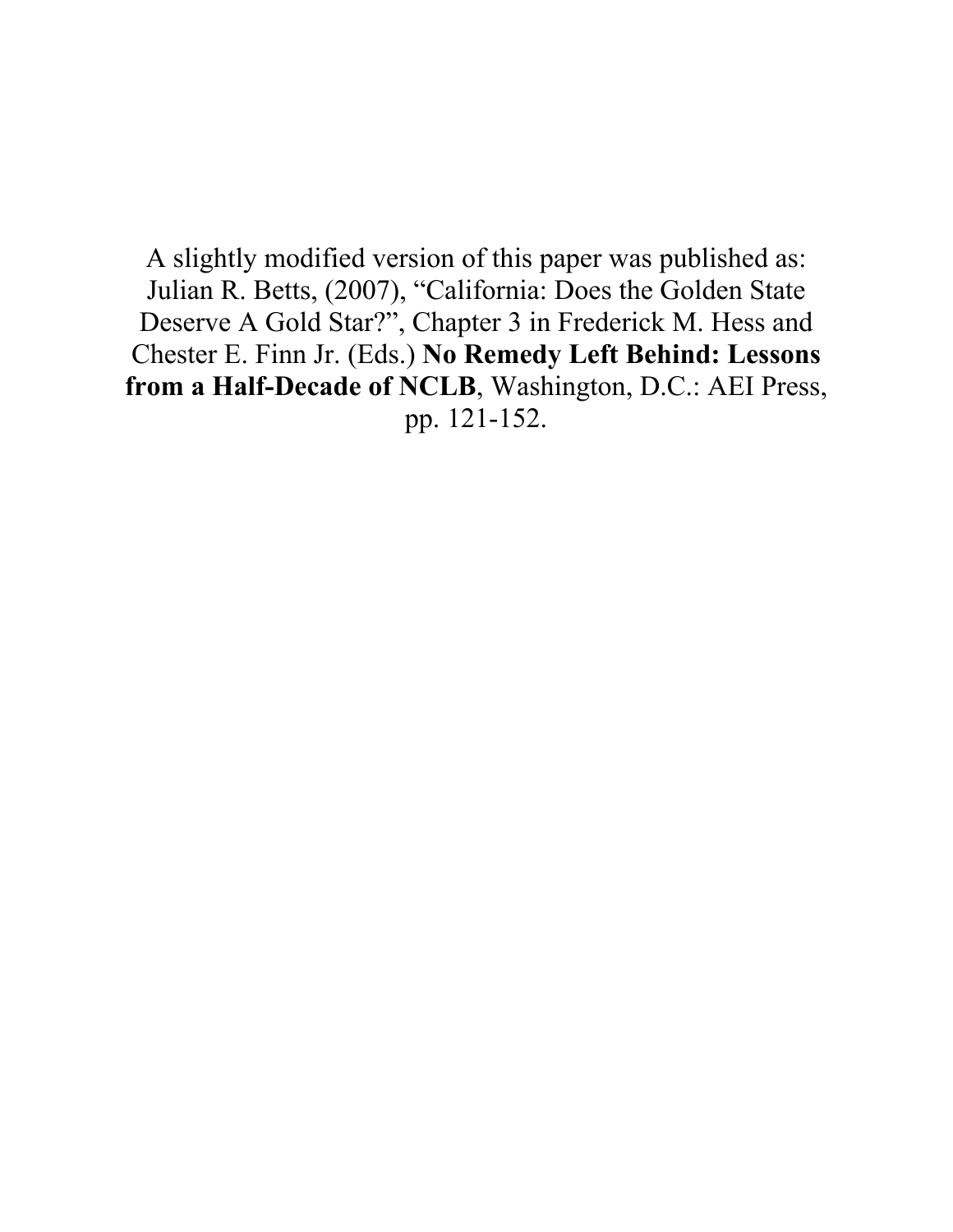NCLB Implementation in California: Does the Golden State Deserve a Gold Star?

Julian Betts University of California, San Diego Public Policy Institute of California

jbetts@ucsd.edu

Abstract

The study examines NCLB school choice, supplemental education services and Local Education Agency remedies in California. Student participation rates in the interventions, and especially choice, are still quite low. Barriers to increased participation are outlined. California's department of education bears a huge information gathering burden; it may need additional personnel or outside help to focus on NCLB. Possible reforms to NCLB include changing federal requirements for parental notification to allow shorter, more direct letters, and allowing higher income but low-achieving students in failing schools to participate in interventions as long as the programs fail to attract enough low-income participants.

**Revised version: Jan. 8, 2007**

Prepared for the American Enterprise Institute/Thomas B. Fordham Foundation Conference, "Fixing Failing Schools: Is the NCLB Toolkit Working?" November 30, 2006

The collected papers for this conference can be found at www.aei.org/event1351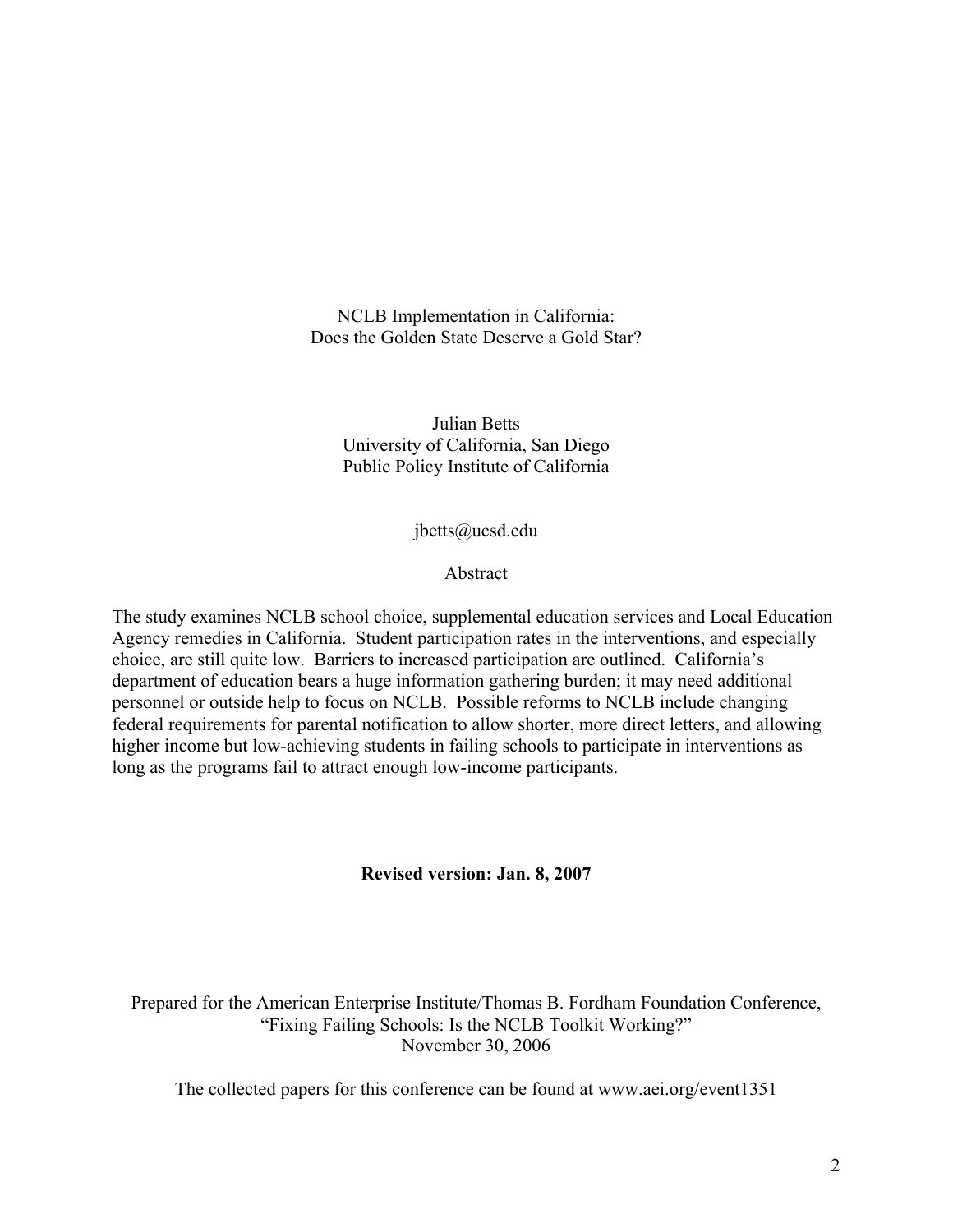### **INTRODUCTION\***

The goal of this paper is to assess the implementation of NCLB's provisions related to school choice, supplemental service provisions and Local Educational Authority (LEA) remedies, in the context of California. California provides a challenging testing ground for NCLB's provisions for a number of reasons. First, California has a large population of English Learners (EL), which makes the challenge of having every student in the state reach proficiency in reading and math by the target date of 2013-2014 particularly daunting.

Second, state departments of education are expected to play a major role in implementation of NCLB. They define the proficiency standards, set the timelines for "Adequate Yearly Progress" (AYP) by which schools are judged, administer tests and then use the results to judge schools. In addition, the state department of education is responsible for vetting providers of supplemental educational services (SES), and for ensuring that individual districts are administering the various components of NCLB in the spirit and letter of the law.

In Rhode Island, one can almost imagine a room big enough for the state to bring all the relevant players together. But in California, which in 2005-2006 had roughly 6.3 million students, 9,600 schools and 1,000 public school districts, the challenge is obviously of an entirely higher order. The question is clear: can a state bureaucracy centrally implement the federal accountability guidelines in an efficient and fair way? These questions will receive considerable attention in this paper.

Third, California has a reputation for having set relatively high standards for students to be labeled proficient or higher in math and reading. Many states have received criticism for

 <sup>\*</sup> I thank Chester Finn for helpful comments. I am very grateful to the many people I interviewed for sharing their valuable time to participate. In alphabetical order I thank, without implicating, Karen Bachofer, Wendy Harris, Ann Just, Camille Maben, Christine Quinn, Steve Schneider, Mariam True, Dale Vigil, and Charles Weis. Several others around the state preferred to speak to me anonymously but this in no way diminishes my gratitude to them.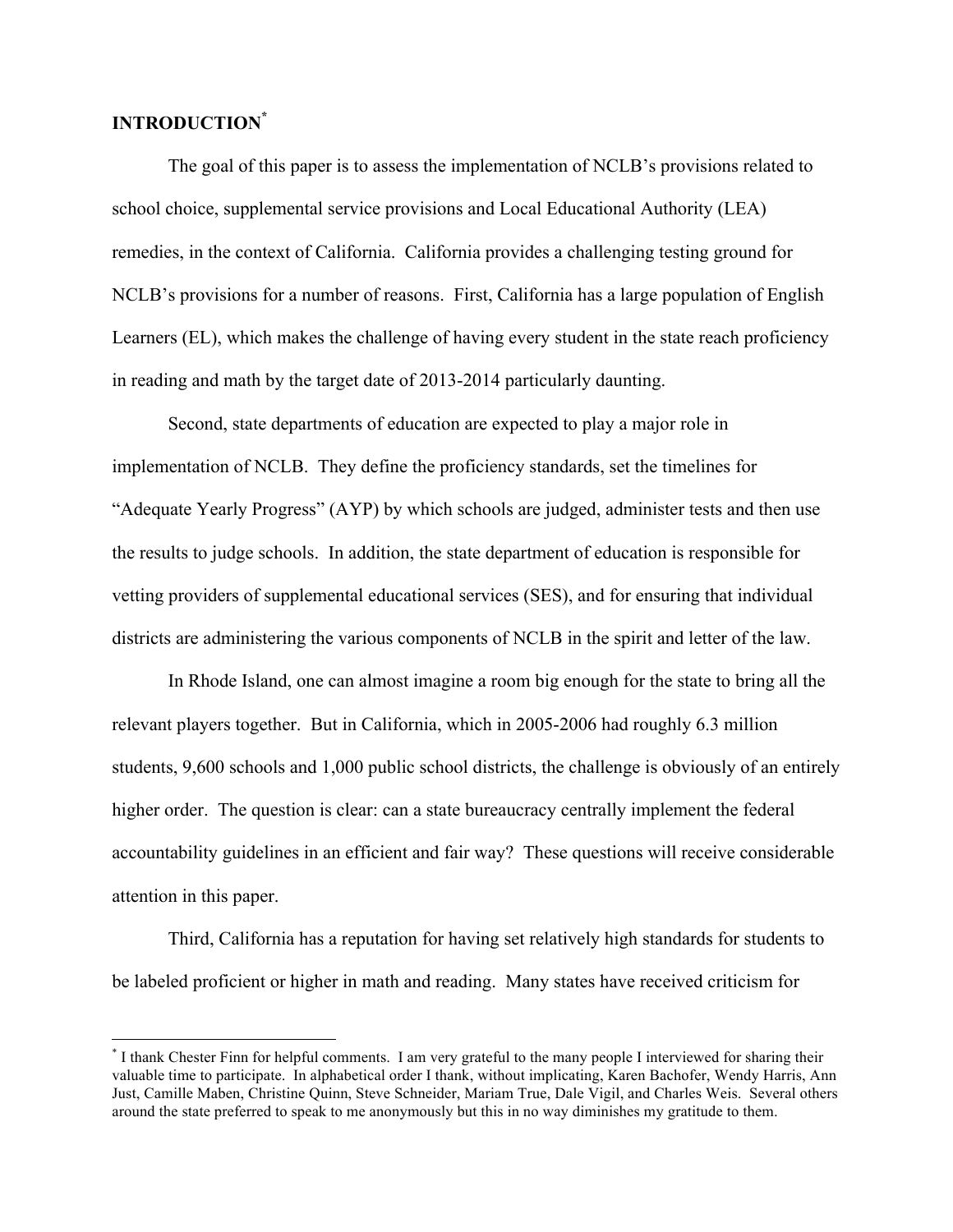watering down their academic standards as, year by year, the number of schools deemed "in need of improvement" has grown. California has largely escaped this pattern of retrenchment.

This paper will provide a description of California's accountability system and how it relates to the system required by NCLB, and how the NCLB school choice, Supplemental Services and LEA improvement programs are being implemented. The end goal is to present a discussion, based on data as well as a series of interviews, of the extent to which California is realizing the promise of NCLB, and the degree to which experience in California points to reforms to NCLB that might make the federal law more effective.

### **SETTING THE SCENE: ACCOUNTABILITY IN CALIFORNIA**

What is the educational setting in California, and how does this affect NCLB? In addition to the large English Learner population and the sheer size of the state, perhaps the most relevant issue is that California was one of the states that embarked upon its own accountability system well in advance of the passage of NCLB. The Public School Accountability Act of 1999 (PSAA) and subsequent legislation created a system of measuring educational outcomes at each school, along with a cascading series of interventions for schools and districts that failed to keep pace, and a series of financial rewards for schools that met achievement targets and for staff at those schools. (The financial rewards were short-lived, being cancelled after roughly two years because of budgetary issues.)

The setup of the state's accountability system differs in important regards from the federal system. At the heart of the state system is a single number, the Academic Performance Index (API), which varies between 200 and 1000. All schools are expected to reach a score of at least 800 by 2020. Most importantly, the state system gives a "passing" grade to any sub-800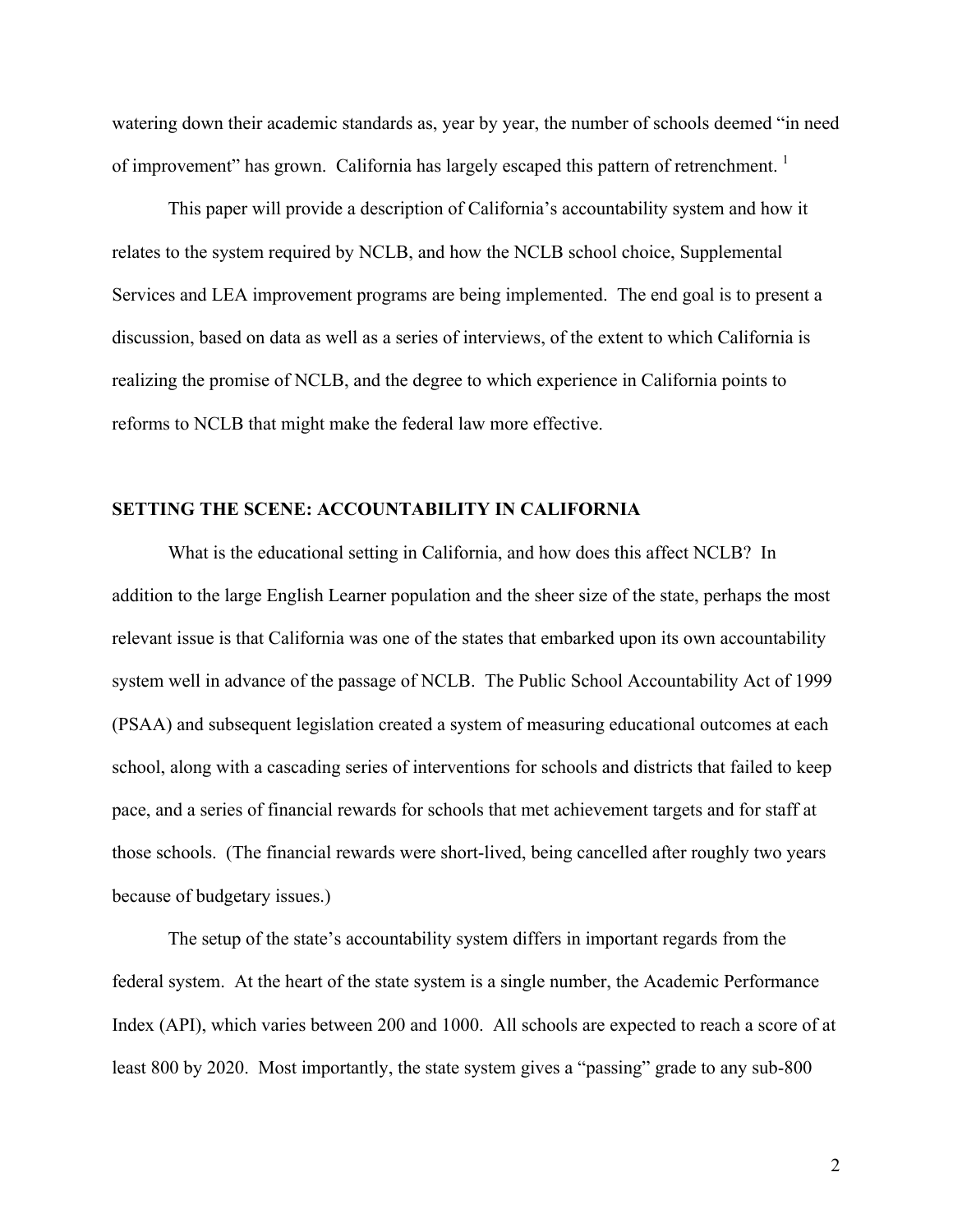school that improves by at least 5% of the gap between the prior year's base API and the longterm goal of 800. In sharp contrast, the federal requirement that schools make Adequate Yearly Progress (AYP) is really a stipulation that in a given year a predetermined percentage of students must have test scores that reflect proficiency on the state's standards. The California accountability system emphasizes *growth* in achievement while the federal system as implemented in California emphasizes the percentage of students that meet proficiency targets, with these percentages changing only every few years.

The difference between these two systems has led to considerable public confusion. High-scoring schools with slow growth might make AYP but fail to improve enough to meet the state's expectations; conversely, low-scoring schools that are improving rapidly would fail to make AYP but would be given high grades in the state system. This confusion is relevant if one believes that accountability systems must be transparent in order to receive widespread support and to have the maximum effect.

Like many other states, California sets the percentage of students who must be proficient for each year, although it must reach the federal requirement of 100% of students meeting the proficiency standards by 2013-2014. Figure 1 shows the percentage of students who must demonstrate proficiency in math and English Language Arts in an elementary or middle school or district in order for the school or district to make Adequate Yearly Progress, by year. As the Figure shows, the state has set the initial percentage of students who must be proficient quite low and gradually, in step-like fashion, raises this percentage until it reaches the required 100% by 2013-2014. (Requirements for high schools are similar but the percentage of students required to be proficient is initially slightly lower than in elementary and middle schools.) The figure makes it quite clear that the state set its initial AYP target of minimum percentage proficient at a quite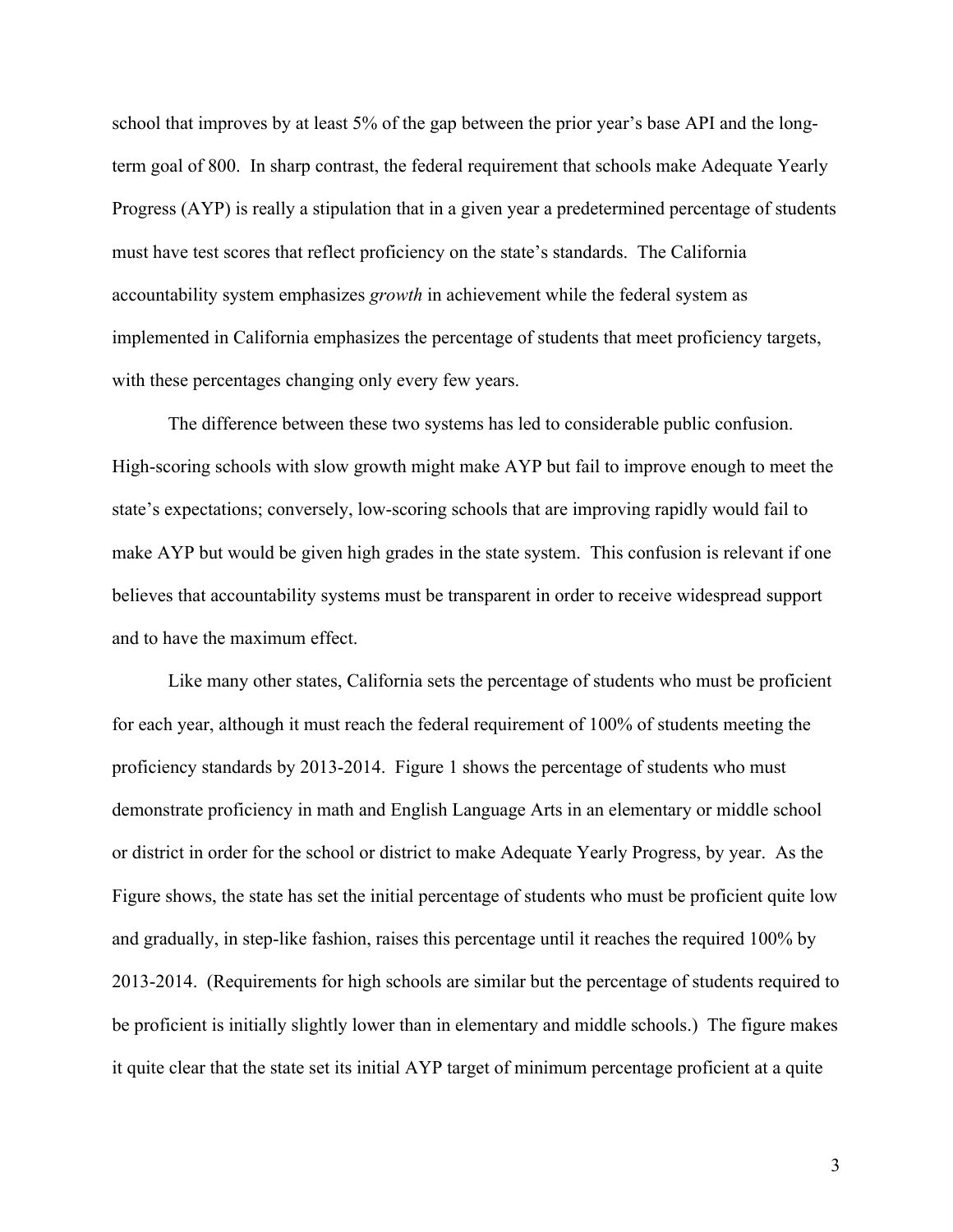low level, and increases this target only once between 2002 and 2007. But then starting in 2008 California steeply accelerates these requirements, so that the percentage of students expected to be proficient increases linearly to 100% in 2014, as required by NCLB.





English Language Arts  $\rightarrow$  Mathematics

This pattern does not mean that California has low standards. On the contrary, several studies suggest that California has relatively high standards. For instance, Education Week (2006) gives California's standards a rating of B+. Only 11 states out of 50 had higher grades and 32 states had lower grades.<sup>2</sup> Similarly, in comparisons of National Assessment of Educational Progress test scores with the performance required for students to be deemed proficient on each state's grade 8 math test, McLaughlin and Bandeiro de Mello (2005) ranked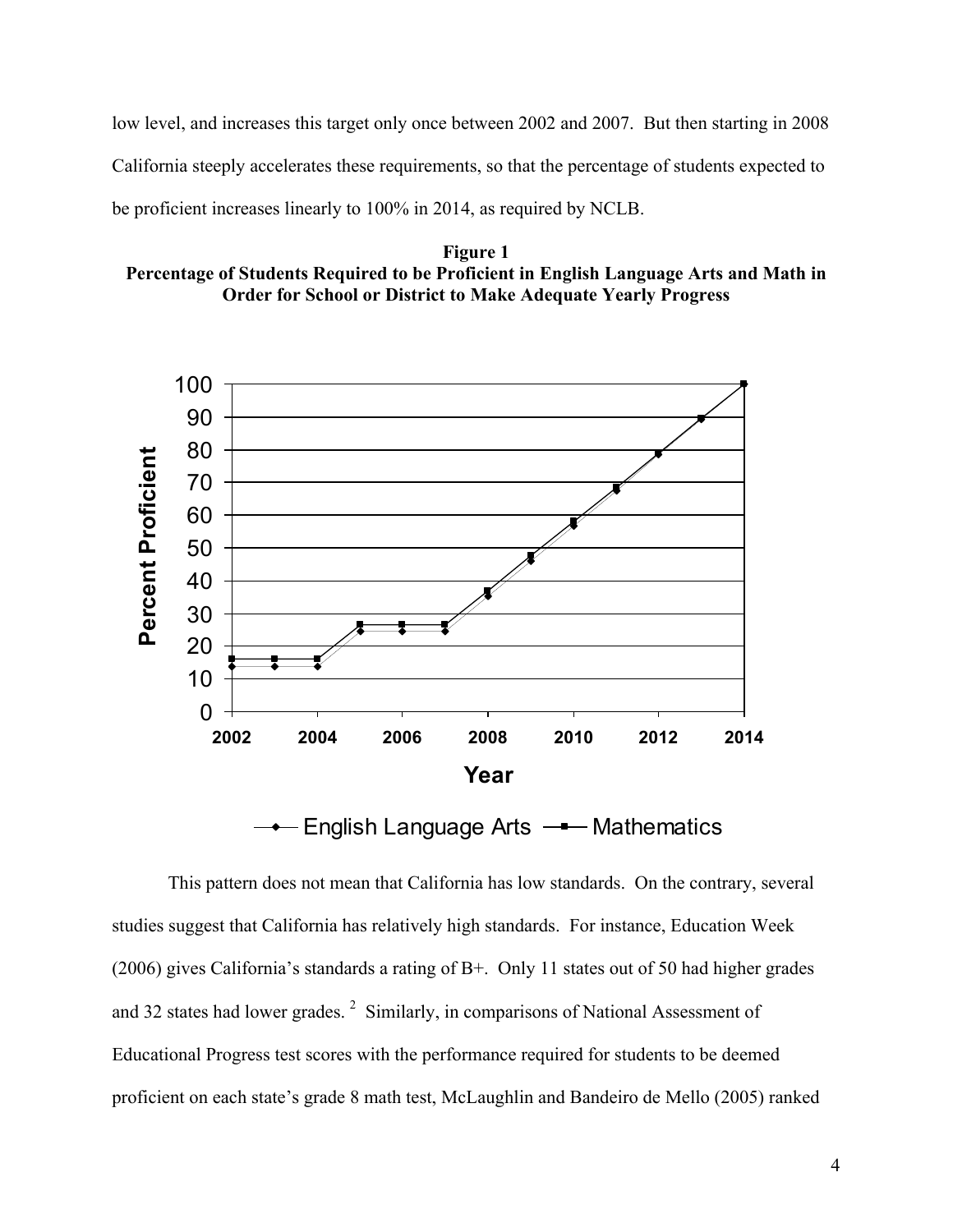California's standards the  $13<sup>th</sup>$  most rigorous in the country. California has relatively high absolute standards for what it deems student proficiency. 3 Thus, all Figure 1 shows is that the state has set the percentage of students required to meet these demanding proficiency standards quite low through 2007.

As described elsewhere in this volume, a school must do more than meet these proficiency targets in math and English language arts each year. In addition, it must reach a 95% participation rate among students for each test, and must additionally meet these proficiency and participation targets for up to 10 student subgroups, consisting of 7 racial/ethnic groups, economically disadvantaged students, English Learners, and special education students. A school must meet targets for each of the groups that is large enough to be "numerically significant". In addition to these 44 potential goals, California has designated two additional targets. The first, in a tip of the hat to the state's pre-existing accountability system, requires the school's Academic Performance Index to be at or above a certain minimum, or show growth of at least one point. The second is a fairly lax high school requirement for at least 0.1% growth in the graduation rate each year. Thus, the number of hoops through which a school must jump varies with its size and diversity. A large high school with a diverse student population would in theory have to satisfy 46 requirements to make Adequate Yearly Progress in any given year. Conversely, a small elementary school that is demographically homogeneous could face as few as five requirements (related to proficiency and participation rates in the math and English language arts tests and the API requirement).

The steep impending increase in the percent of students who must be deemed proficient, along with the sheer number of targets, implies that the much anticipated drama of a majority of schools and districts eventually being labeled as "failing" under NCLB will likely not take place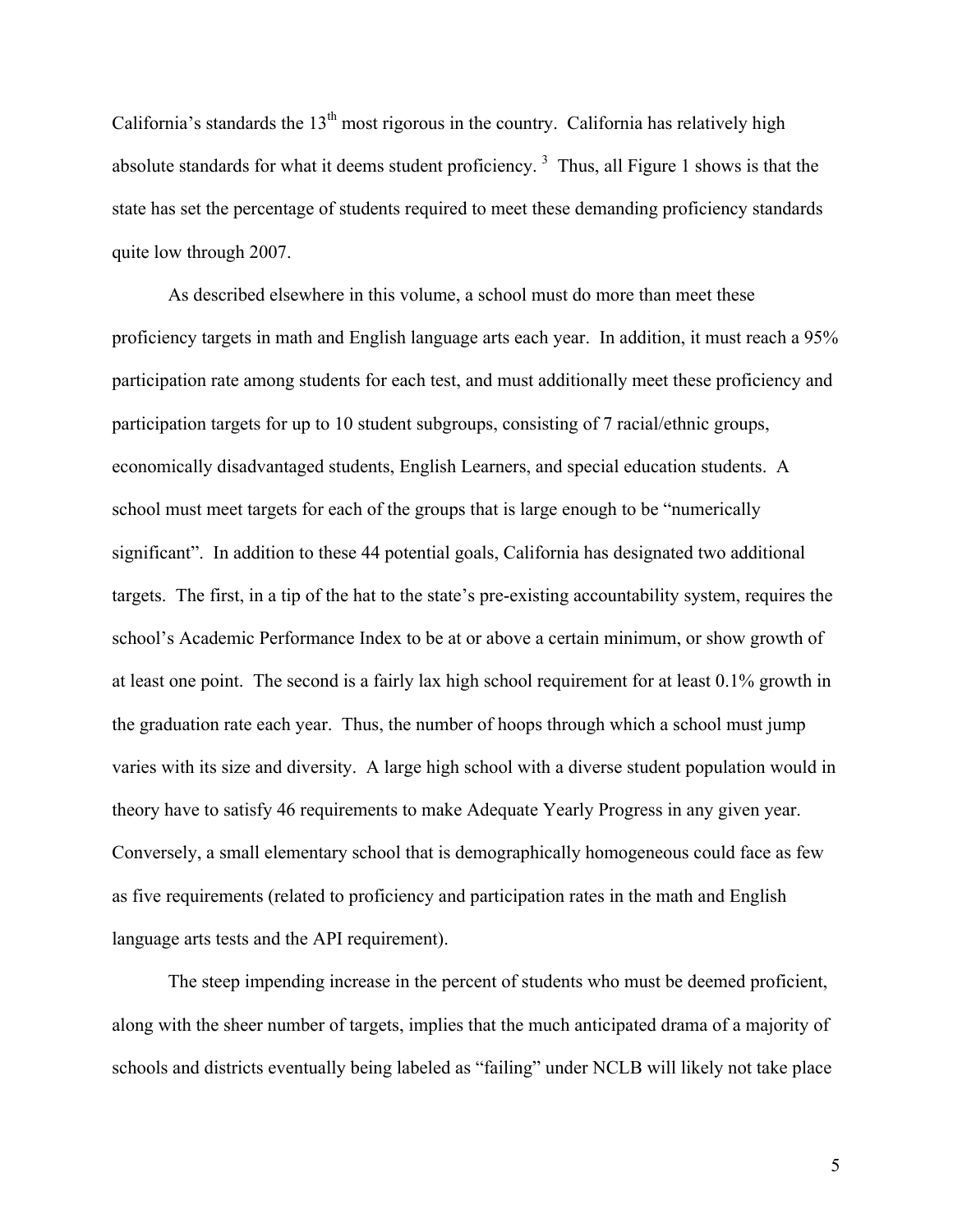in California until around 2009 or 2010. Once the definitions of AYP begin to ramp up sharply in a few years, as shown in Figure 1, districts may quickly use up their Title I apportionments for busing and Supplemental Services, and shortages of buses and outside providers of tutoring could emerge.

Seen in this light, any problems with a lack of funding, buses, or outsider providers of educational services to meet the demand for services from students in "failing" schools today would be a grave harbinger of shortages in the future.

The next three sections discuss NCLB school choice, Supplemental Services and remedies for local education authorities (LEA's) that have been identified as in need of improvement.

### **NCLB CHOICE IN CALIFORNIA**

After having failed to make AYP two years in a row in a given subject, a Title I school is placed into year 1 of Program Improvement (PI). In year 1 of PI status, such a school must immediately begin offering district-funded busing to allow students to attend other non-PI schools. A PI school must continue to offer choice until it gets out of Program Improvement. To exit PI status, a school must make AYP for two years in a row.

Thus, the total effect of NCLB school choice on students in California is a function of several factors: how many schools enter PI status, how many schools stay in PI status, how many students at each PI school opt for the choice program, and, finally, the effect of school choice on the achievement of those who switch. We know a lot about the number of schools in PI status, and overall student participation in NCLB school choice, but statewide almost nothing is known about whether those who switch schools boost their achievement as a result. However, we will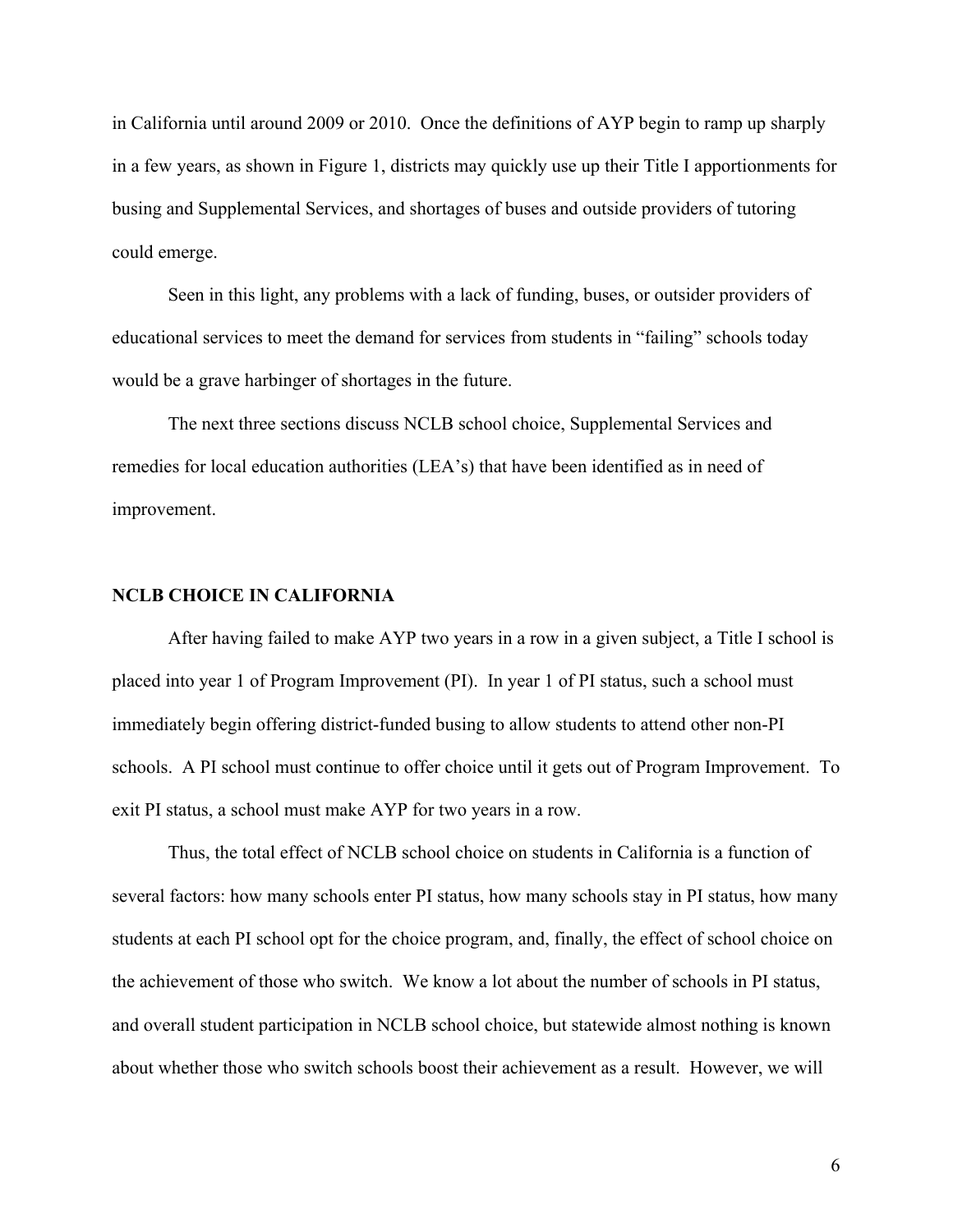review a recent experimental study of choice programs in San Diego that is likely to give an accurate picture of the effect of choice in that locale.

Figure 2 shows that of 6,059 schools in California that receive Title I funding, 37% were in PI status in fall 2006. This amounts to about one quarter of *all* California schools. (This latter figure is lower because 3600 schools in the state are not Title I schools.)

**Figure 2 Percentage of Title I Schools by Year of Program Improvement Status, 2006-2007**



Notes: Non-PI schools are divided into those that are at risk of entering PI status next year because they failed to make AYP in 2006. Four Title I schools for which PI status was pending as of October 2006 were omitted from the analysis. Calculations based on data downloaded from http://www.cde.ca.gov/ta/ac/ay/tidatafiles.asp October 2006.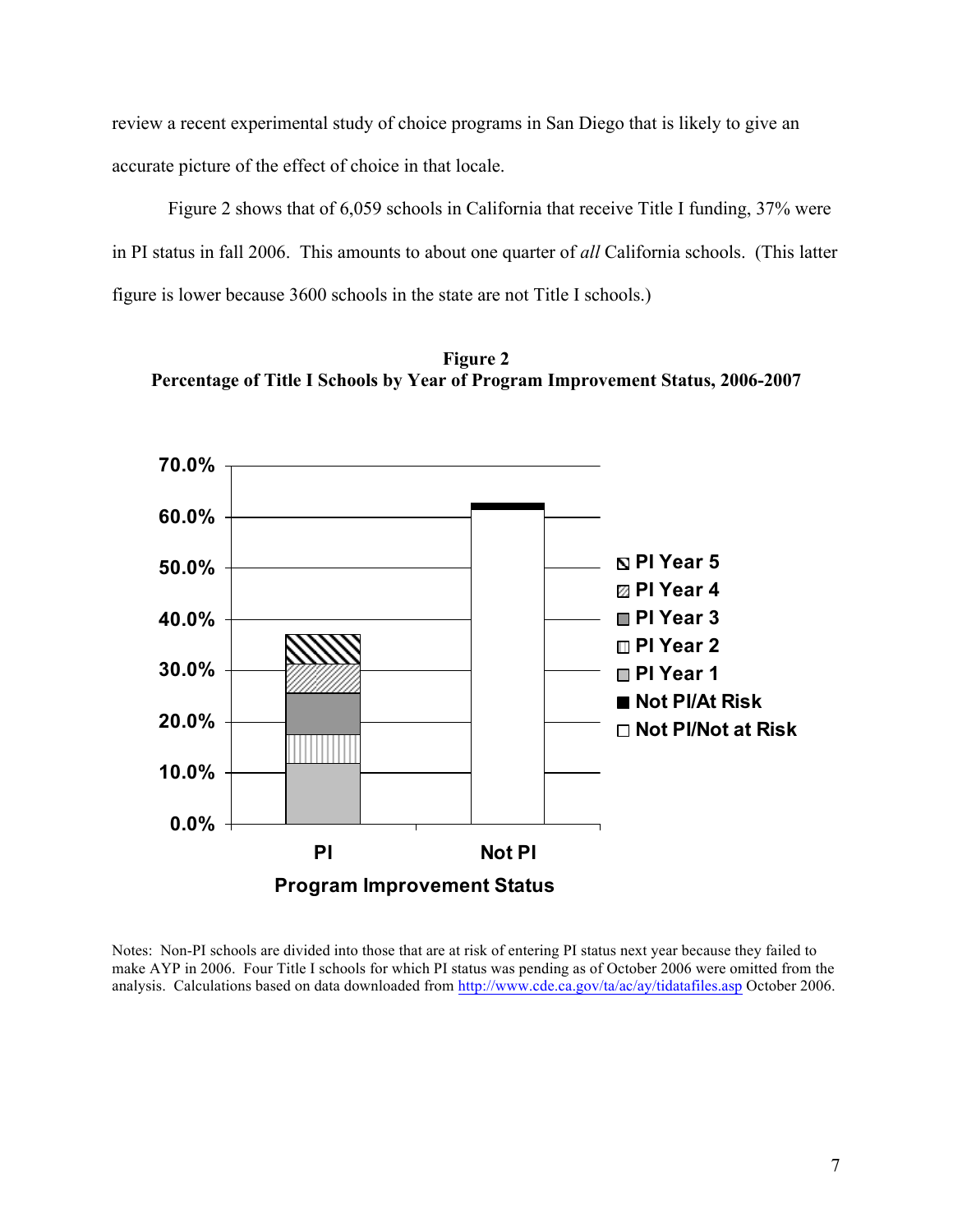About one in three PI schools are in the first year of PI status, and so must offer NCLB school choice but are not yet required to offer supplementary services. In addition, as shown by the bar on the right, 1.3% of schools are not yet in PI status but are at risk of entering PI status in 2007 because they failed to meet AYP in 2006. This is a fairly small percentage of all Title I schools, and as shown by the distribution of schools in PI status in the left-hand bar of Figure 2, anywhere from five to 12% of Title I schools entered PI status in each of the last five years. This drop-off in entrance into PI status largely reflects the fact that most schools that were challenged by the proficiency standards shown in Figure 1 got intro trouble with meeting AYP long before 2006. Nonetheless, the sharp and steady increases in the proficiency standards that will begin in 2008 will no doubt greatly increase the share of Title I schools in PI status.

Figure 2 raises some red flags in that roughly 25% of Title I schools are in year two or higher of PI status. The AYP requirements have been quite stable in the last few years, and the requirements will soon become much more stringent, as shown in Figure 1. These facts suggest that many of these PI schools will *never* make Adequate Yearly Progress again.

To judge whether this prediction is overblown, we can ask what percentage of schools exit from PI status after making AYP for two years. In 2006, 104 schools exited PI status, or about 6% of the schools that had been in PI status the year before. Most of these schools that escaped PI status were in year 1 or 2 of PI status, which indeed suggests that many schools get into PI status and have a very difficult time getting out. In addition, about one sixth of schools in PI status in 2005 made AYP in 2006, meaning that if they make AYP in 2007 they too will exit PI status.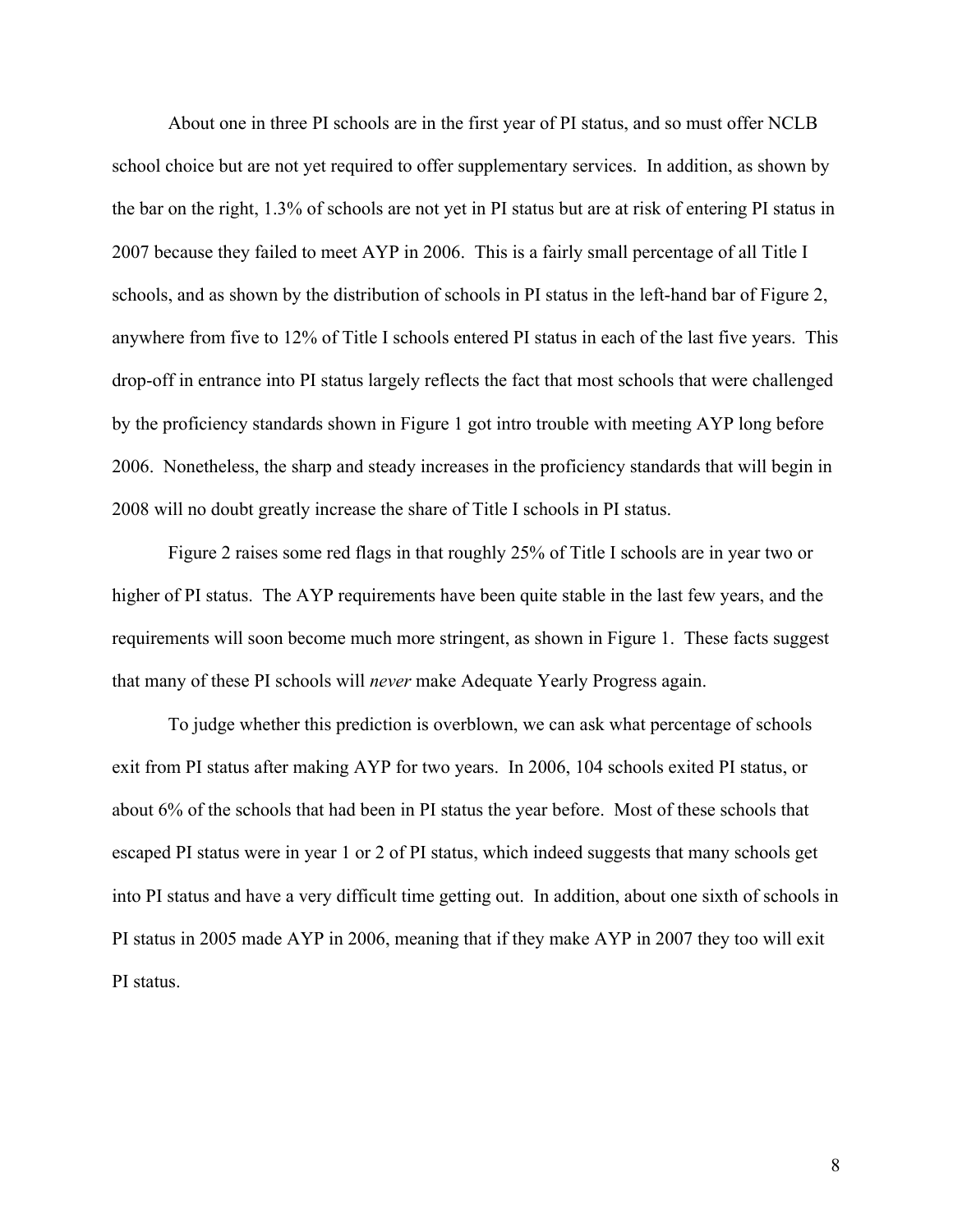Overall, these figures suggest that most Title I schools in California are not yet in PI status, but the net percentage is growing, and will probably grow markedly in 2008 and 2009. Already, 37% of Title I schools must offer choice to their students.

The next question is how many students at eligible schools are opting into the NCLB school choice program. Table 1 shows that the number of students participating in NCLB school choice in California to date has been very small. For the one year in which the California Department of Education has provided an estimate of the total number of California students who were eligible to participate in NCLB Choice, 2003-2004, we find that a mere 0.3% of eligible students elected to leave their school.

**Table 1 Number of Students Participating in NCLB School Choice by Year, and as a Percentage of Eligible Students and All K-12 Students**

|           |                              |                 | Percent         | Percent of               |
|-----------|------------------------------|-----------------|-----------------|--------------------------|
| Year      | <b>Number of Students</b>    | Number of       | of Eligible     | <b>All K-12 Students</b> |
|           | <b>Participating in NCLB</b> | <b>Students</b> | <b>Students</b> | Participating            |
|           | <b>School Choice</b>         | Eligible        | Participating   |                          |
| 2002-2003 | 3139                         | N/A             | N/A             | 0.05%                    |
| 2003-2004 | 3609                         | 1124591         | $0.3\%$         | 0.06%                    |
| 2004-2005 | 8509                         | N/A             | N/A             | 0.13%                    |

Notes: N/A: not available

Why are these numbers so low? Part of the problem is clearly that the timetable for enrolling students in NCLB school choice in the first year that a school is in PI status is completely unworkable. Betts and Danenberg (2004) report that in San Diego the district had approximately a week after new PI schools were announced before fall classes started.<sup>4</sup> In this period they were expected by the law to develop bus routes, advertise them and enlist participants. Reportedly, it took some time for parents at these schools to learn about the choice

Sources: 2002-2003 and 2003-2004 data from California's Consolidated State Performance Reports for the given years. Data for 2004-2005 courtesy of Ann Just, California Department of Education.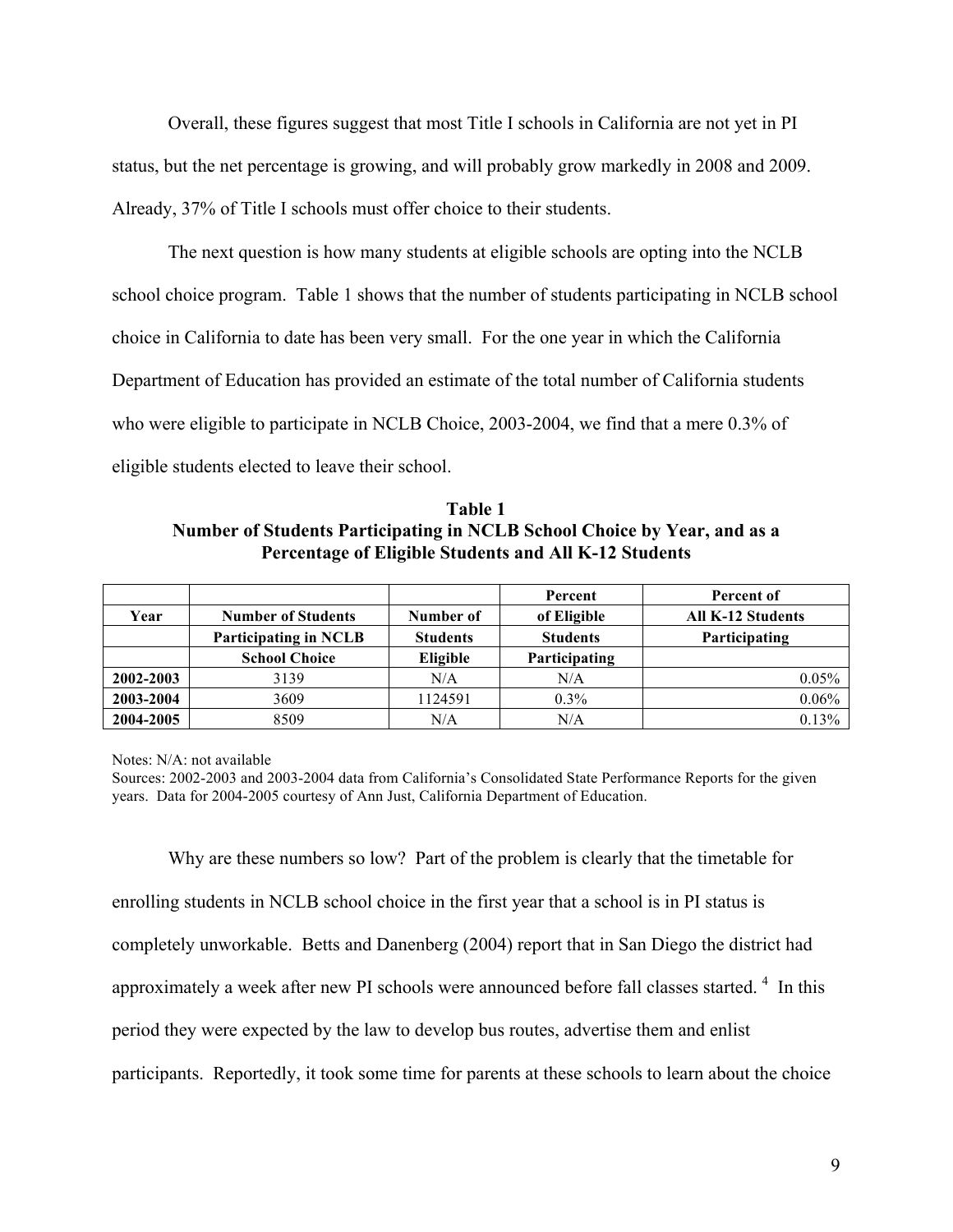option, and many were unwilling to send their child to another school after the school year was already well under way. Such problems have persisted. In 2006, the state Department of Education issued its press release describing annual accountability results on August 31, so it was only then that it became clear which schools had entered and exited PI status.

But by 2006, problems with introducing choice at newly designated PI schools cannot be the main explanation for such low participation rates. Figure 2 shows that of the 37% of Title I schools that were in PI in 2006-2007, 25%, or about two thirds, were in years 2 through 5 of PI status. This means that the majority of schools that are required to offer school choice in 2006- 2007 have been doing so for anywhere from one to four years. Even in 2004-2005, the last year for which we have data on participation in NCLB school choice, it is likely that between half and two-thirds of PI schools at that time had already been required to offer busing for 1-2 full years. We infer that timing problems in schools in their first year of PI status cannot be the primary cause of low participation.

Theoretical alternative possibilities for low participation rates are that districts fail to send letters to parents informing them of the school choice program, that the letters do not state clearly that parents can elect to have their students bused to other "non-failing" schools, that many parents whose first language is not English cannot interpret the information in the letters clearly, that districts have had trouble offering sufficient busing services, that there are not enough non-PI schools, or spaces at non-PI schools, to meet parents' demand, or, finally, that parents, although well informed of their choices, are simply not very interested in having their children bused out of the neighborhood. I know of no statewide studies of any of these questions.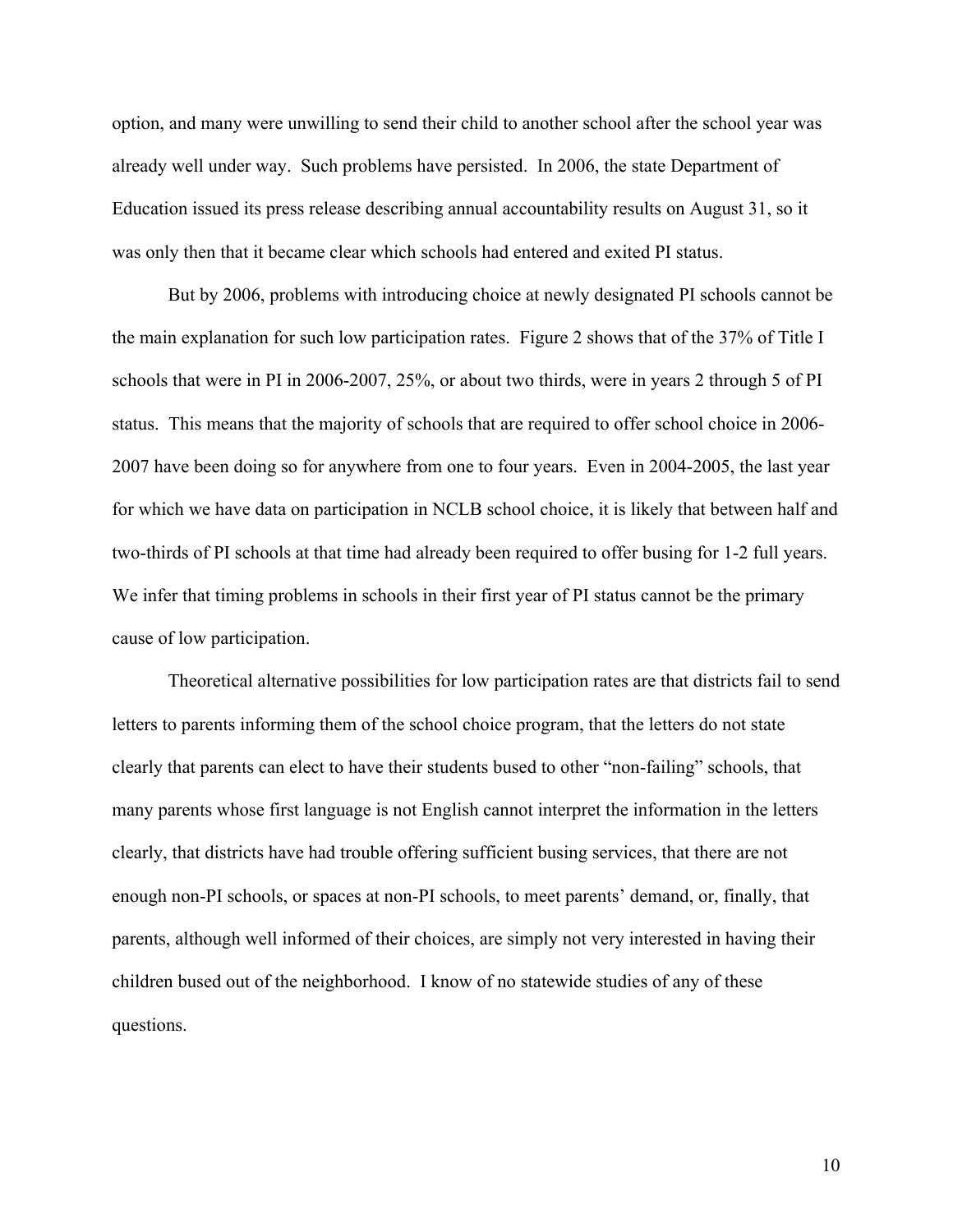Federal and state policymakers have certainly focused on the possibility that parents at PI schools are not receiving clearly worded invitations from the district to enroll their children in other schools. Districts are required by federal law to send such letters, and the California Department of Education provides templates on its website in both English and Spanish. The templates seem reasonably clear.  $5\text{ To this reader's eye, the letter explains PI status, how a$ school can enter PI status, and the parent's options quite clearly. A weakness of the template is that the California Department of Education, in trying to follow guidelines from the U.S. Department of Education, has produced templates that quite simply lack marketing pizzazz. For instance, it is not until the top of page 3 of the letter that parents are told of the school choice option. One can imagine a parent receiving this longish letter and never making it to the end. A simple fix would be to change the template to list in bold print at the top of page 1 that the student in question has the right to transfer to another school, before getting into the detailed explanation of PI status and its implications.

It is hard to know whether family notification has been a significant problem in many or most districts in California. The U.S. Department of Education has asked the largest districts in the state to provide it with all versions of notification letters. Furthermore, a group of proschool-choice lawyers led by Clint Bolick sued Los Angeles Unified School District and Compton Unified School District in March 2006 for failing to provide adequate choice provisions to families. Press coverage of the legal complaint by Hoff (2006) makes clear that the Bolick complaints against the two districts are in fact quite different from each other. In the case of Los Angeles, the complaint alleges that parents received notifications late and had only a few weeks to make decisions. In the case of Compton, the complaint alleges that Compton Unified failed to notify parents at all.  $6$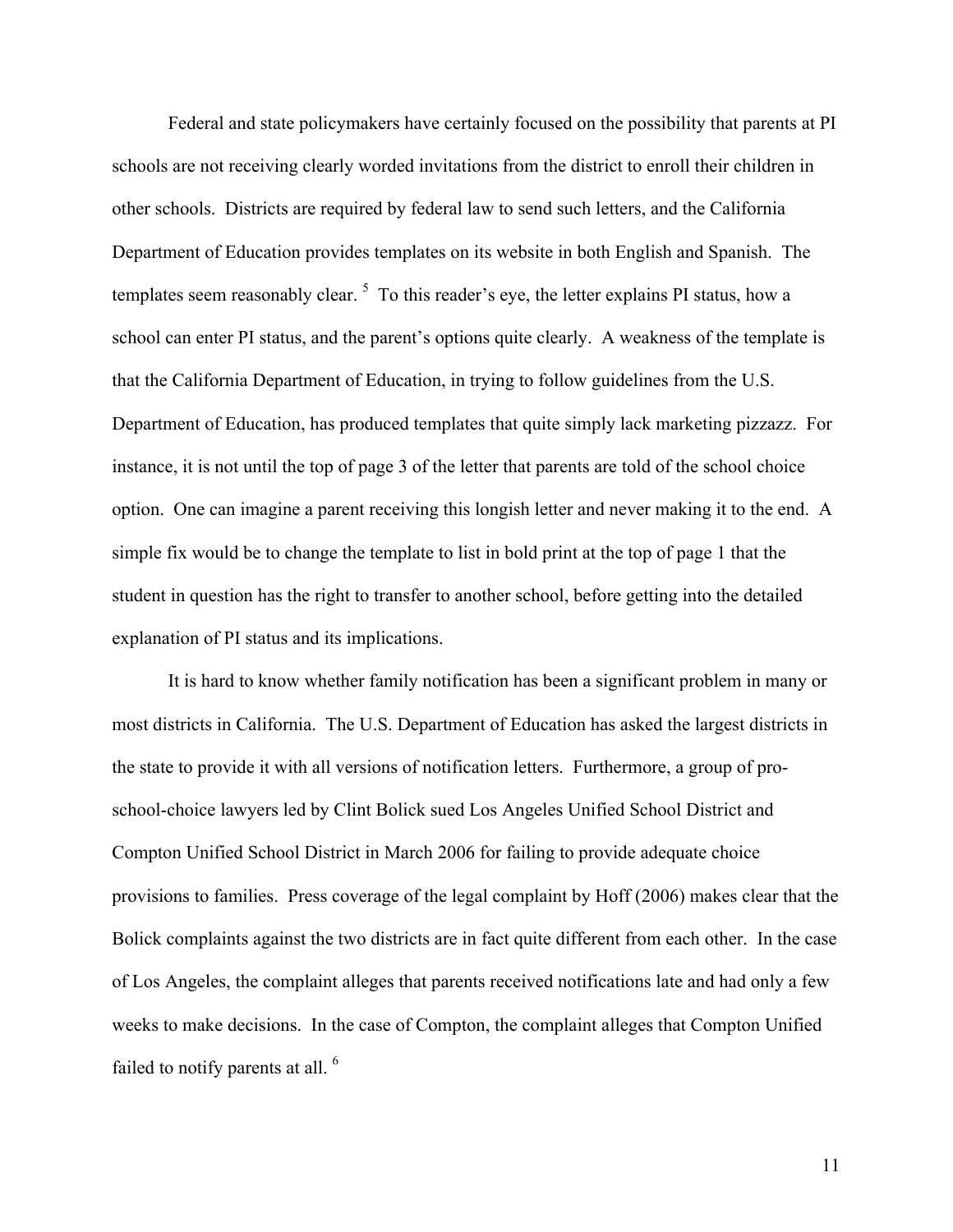Another possibility, that parents whose first language is other than English are reluctant to send their children to schools out of their neighborhood, gains some credence from a recent study of non-NCLB school choice programs in San Diego.<sup>7</sup> The authors model the probability that students apply to each of the choice programs as a function of the characteristics of the student, of his or her local school, and of the schools that the student could apply to in the given program. The analysis shows that English Learner students are significantly less likely to apply to leave their school than otherwise similar students. This result cannot be explained by poor publicity, because the district distributes a detailed choice pamphlet to every district family annually, and includes materials in Spanish. One possible explanation is a lack of adequate information networks among such families.

Ventura County Superintendent Charles Weis reported to me that choice had not yet proven very popular in Ventura County. When I asked him why, he replied: "It's because most people want their local school to be successful, and because they don't find it convenient to get their children across town. Also, choice has its biggest impact when the choice schools have a different program (than the local school). NCLB choice is within the same district and is not distinct. Also the choice schools may have fewer supports for EL and other struggling students than does the local school". He also reported that a lack of spaces at non-PI schools and difficulty in finding busing had not been problems so far.

In Hayward Unified School District, an urban district in the San Francisco Bay area, a mere ten students have opted for NCLB Choice in the 2006-2007 school year. With about half of the district's schools in PI status, these numbers are very low. Hayward's Associate Superintendent of Educational Services, Christine Quinn, believes that the main explanation for low participation is that the district already has an open enrollment policy that adequately meets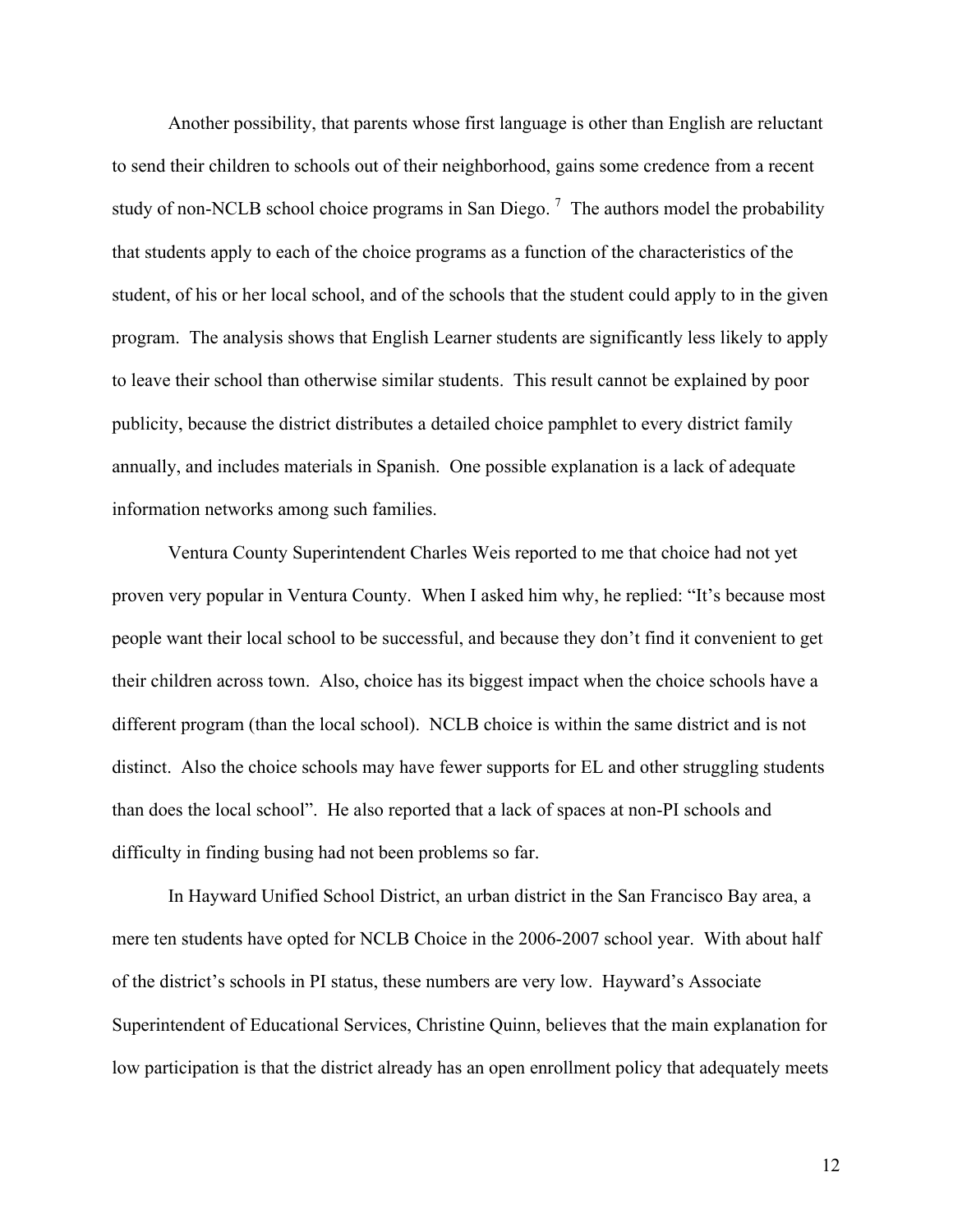parents' needs. By the time the district identifies parents in PI schools, verifies home addresses and sends out notification letters by late September, "people who want to move have already moved," she reports.

The next question is whether public school choice will boost achievement for those who switch. Given the small numbers of enrollees and the need to study the longer-term effects, convincing evidence on the NCLB school choice program is probably years away.  $8$ 

However, the San Diego study cited above does examine pre-existing choice programs in that district. Using "gold-standard" experimental approaches, in which lottery winners' outcome are compared to lottery losers' outcomes one, two and three years after the lottery, Betts and coauthors find little evidence that those who win lotteries to the district's traditional busing program, its magnet program, or its state-mandated open enrollment program, perform any differently than lottery losers on a variety of math and reading tests. <sup>9</sup> The main exceptions are numerous cases in which lottery winners fare worse one year after the lottery, but later recover, perhaps due to adjustment costs when students switch schools, and magnet high schools, where some evidence emerged that lottery winners fared better in math two and three years after the lottery. This study is particularly relevant to NCLB school choice in San Diego because the district implemented NCLB school choice by piggybacking the new program on top of the existing voluntary busing program. Because NCLB school choice in its first few years was identical to the pre-existing voluntary busing program offered by the district, it is highly likely that the results from this experimentally based study will closely mirror the results for NCLB school choice in San Diego, at least through 2003-2004, the final year of the study.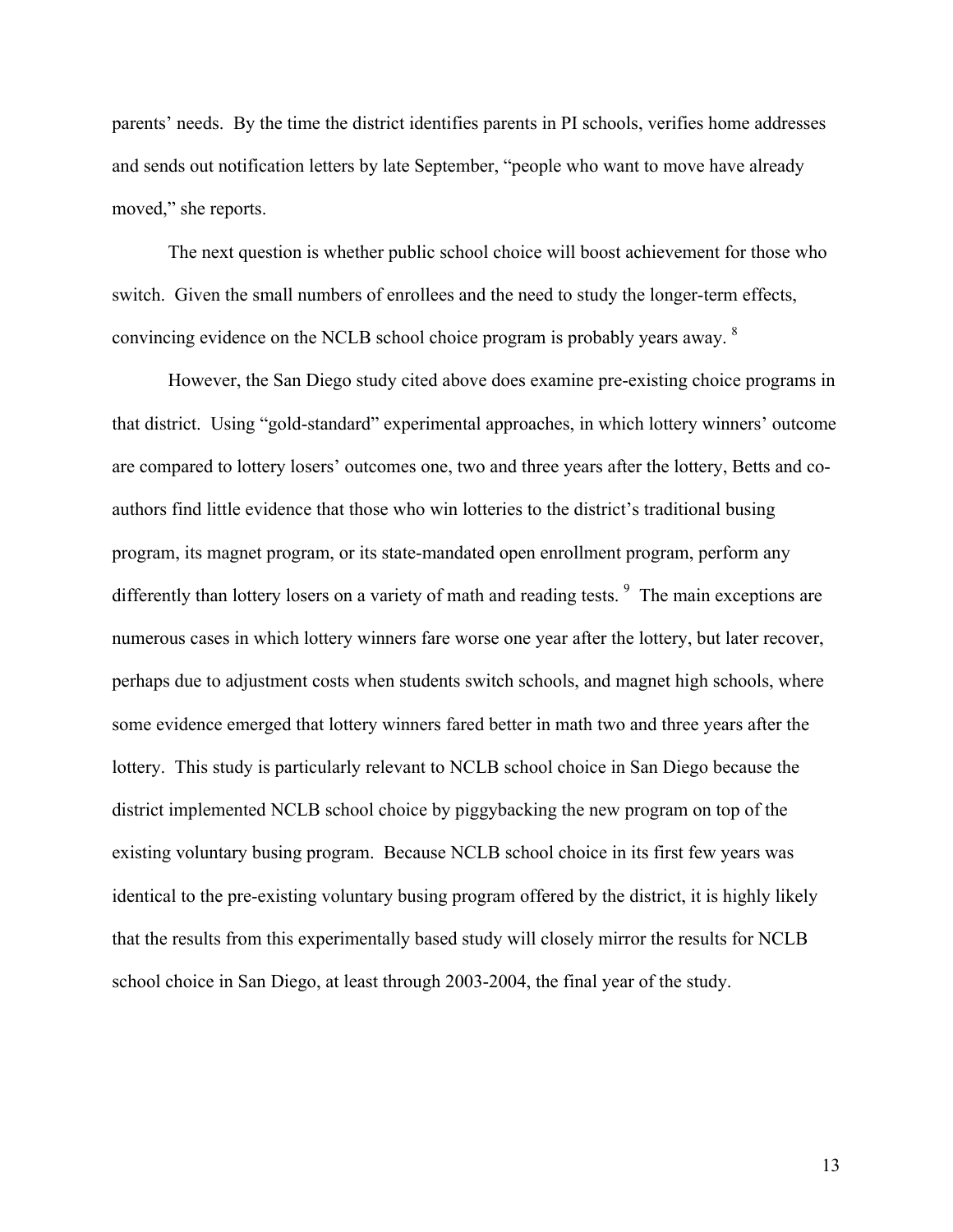### **NCLB SUPPLEMENTAL SERVICES IN CALIFORNIA**

NCLB requires that Title I schools in year 1 and higher of Program Improvement status offer choice. In year 2 and higher of PI status these schools must also offer supplemental education services, in other words, tutoring, to students who remain at these schools instead of opting for NCLB Choice. It is clear in California and nationally that NCLB has thus far provided school choice to only a very few of the students who are eligible. This, plus the relatively low cost of Supplemental Services relative to busing, suggests that Supplemental Services could ultimately provide services to far more students than will NCLB school choice.

Figure 2 shows that in 2006-2007, 25% of Title I schools in California are in year 2 or higher of PI status, and therefore are required to offer supplementary services to their students. Table 2 shows recent participation numbers. As for NCLB school choice, the state published the numbers of participants together with the total number of *eligible* students in 2003-2004. Participation rates in that year are not huge, at 7%, but are markedly higher than the 0.3% participation rate reported above for NCLB school choice in that year. The same point can be made in slightly different way by comparing the number of students enrolled in NCLB school choice and Supplemental Services in 2004-2005: only 8,509 California students had enrolled in NCLB school choice compared to 98,403 students enrolled in Supplemental Services.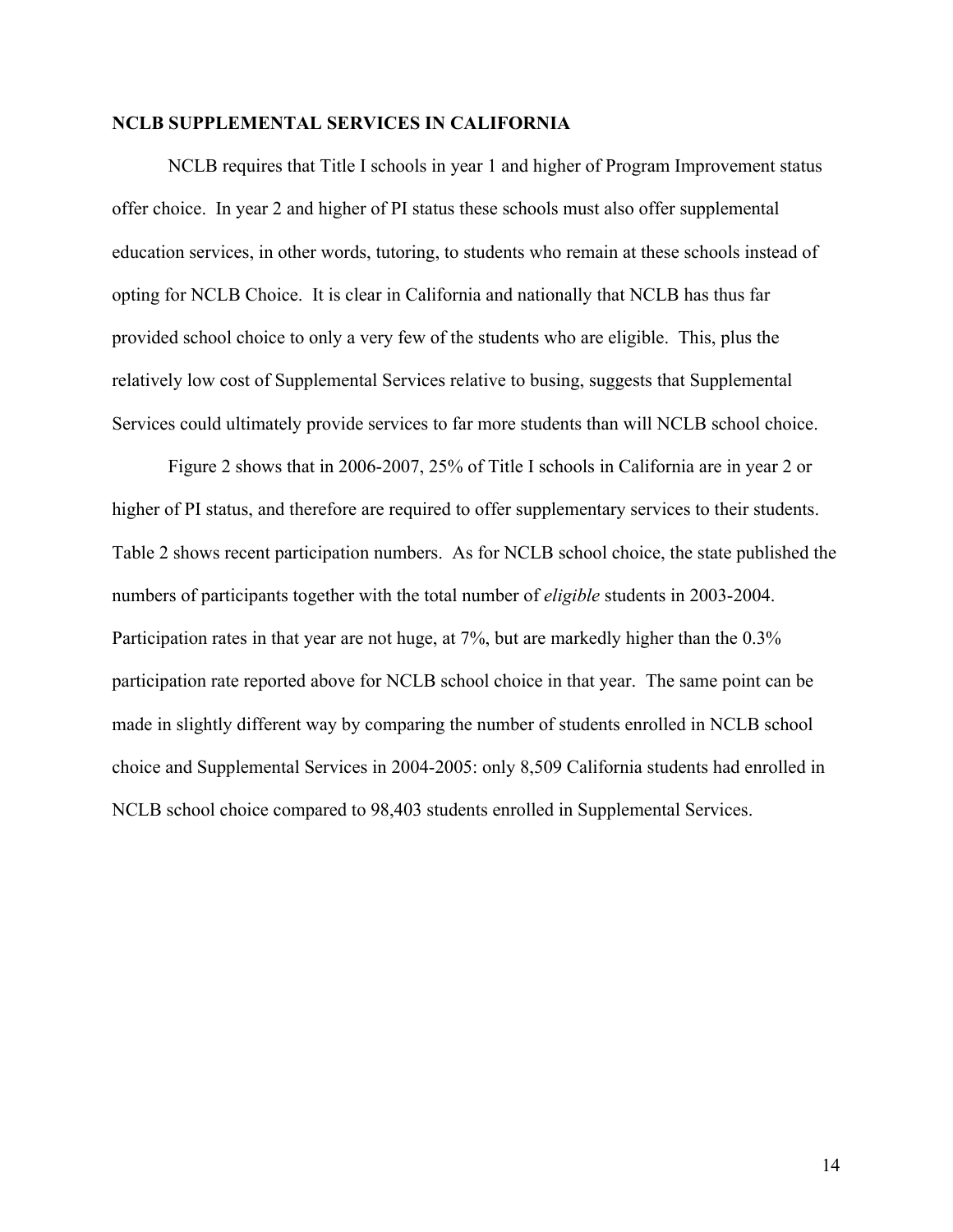### **Table 2 Number of Students Participating in NCLB Supplemental Services by Year, and as a Percentage of Eligible Students and All K-12 Students**

|           |                           |                 | Percent         |                          |
|-----------|---------------------------|-----------------|-----------------|--------------------------|
| Year      | <b>Number of Students</b> | Number of       | of Eligible     | Percent of               |
|           | Participating in          | <b>Students</b> | <b>Students</b> | <b>All K-12 Students</b> |
|           | Supplemental              | Eligible        | Participating   | Participating            |
|           | <b>Services</b>           |                 |                 |                          |
| 2002-2003 | 30049                     | N/A             | N/A             | 0.5%                     |
| 2003-2004 | 41198                     | 588388          | $7.0\%$         | 0.7%                     |
| 2004-2005 | 98403                     | N/A             | N/A             | 1.6%                     |

#### Notes: N/A: not available

Sources: 2002-2003 and 2003-2004 data from California's Consolidated State Performance Reports for the given years. Data for 2004-2005 courtesy of Ann Just, California Department of Education.

Any entity can apply to provide supplemental education services (except for public schools in PI status). The California Department of Education is required to evaluate and approve applications from potential providers. The 2006-2007 application booklet, including instructions and forms, strikes this reader as somewhat daunting, at 28 pages. But most of the information that the Department of Education asks applicants to provide seems reasonable, ranging from letters of reference to details on academic focus, and financial viability. A representative for the applicant must also sign off on a long list of assurances such as "Provider assures that the instruction provided is secular, neutral, and non-ideological." and "Provider agrees to ensure it does not disclose to the public the identity of any student eligible for or receiving supplemental educational services without the written permission of the student's parents." 10

As of 2006-2007, California's Department of Education reports 286 providers as having been approved by the state. The breakdown of providers is quite interesting. Although most providers are entities other that public schools or school districts, public school districts and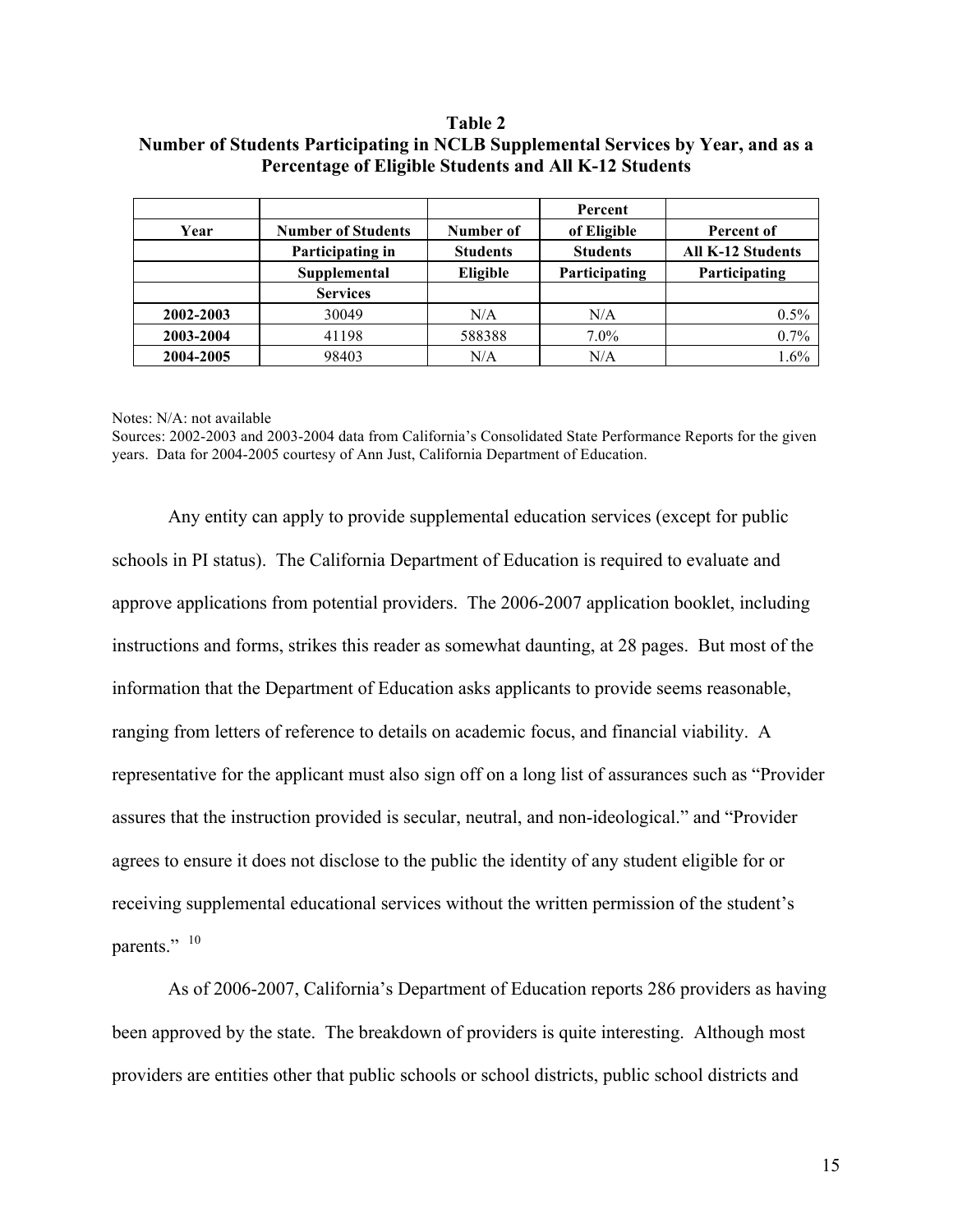related entities are important providers. Ten county offices of education, 36 districts and 9 schools are among the state-approved providers. Granted, this is only about one seventh of the providers, but it is likely that these public-school providers supply a disproportionate share of supplemental education services. Of the remaining six sevenths of providers, both non-profit and for-profit entities are well represented. California Department of Education figures suggest that overall 42% of providers are for-profit entities.

Betts and Danenberg report that in 2003 San Diego Unified School District administrators went to considerable lengths to find out which of the state-approved supplemental service providers were willing to work in San Diego. At the same time, administrators expressed concern that the state provided districts (and by extension parents) with virtually no information on the capabilities and background of each provider.<sup>11</sup>

A reasonable hypothesis is that if such information bottlenecks still persist, it could reduce the demand for non-district-operated Supplemental Services. As of 2006, the state Department of Education has improved considerably the online information it supplies on each provider. Anybody with a web connection can see the list of providers, along with for each provider contact information, a list of subject areas, grades, times and modes of delivery of services, date approved by the state, and districts currently served. It would be easy to criticize this list as being superficial. But what is provided should still be of considerable help to both districts and parents.

However, online information is missing on many of these items for many of the providers because the new application requirements were put in place after most providers were approved. There is clearly room for further improvement in disseminating information on supplemental service providers, and as providers come up for their renewal every two years the more detailed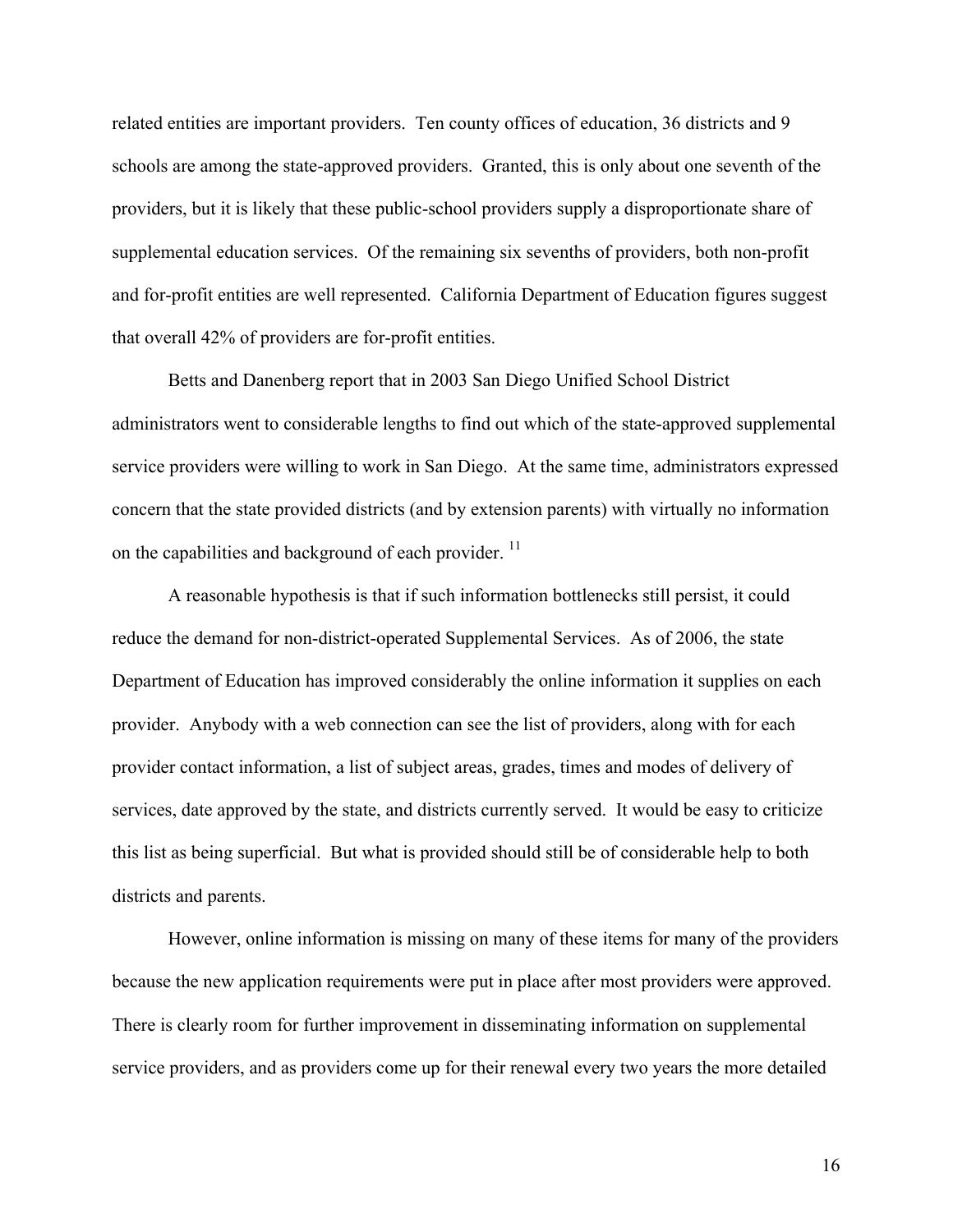application forms now required will lead to better public dissemination of information on providers. Camille Maben, the Director of the School and District Accountability Division of the state Department of Education, and Ann Just, director of Title I for the state, told me that the information will improve in future years, and that they listened carefully to districts' requests for information, while heeding concerns from some of the for-profit providers that they did not want detailed proprietary information on teaching methods posted on the web.

I interviewed Camille Maben and Ann Just regarding what they had heard from the field about how well districts and SES providers were working together. Some SES providers have expressed concern at a lack of district responsiveness, but often have not complained directly to the state Department of Education so much as directly to its federal counterpart. These officials reported that some of the most typical complaints by providers were:

- 1) that the level of liability insurance required by districts was exorbitant,
- 2) that some of the largest districts get notification letters out to parents too late in the school year, and sometimes after SES providers have already held providers' fairs for parents, and
- 3) that some districts do not allow providers to use district property.

The California Department of Education's response to this latter problem has been that if a district has a policy that allows or does not allow outside groups to use school facilities, then this policy, in fairness, must be applied to the SES providers as well.

Variations in the complexity of coordinating SES providers from one district to another may explain why some districts allow providers to use school facilities. One SES provider told me that his organization built a direct relationship with a single school and worked so closely with school staff that administrators freely offered the provider access to the school's facilities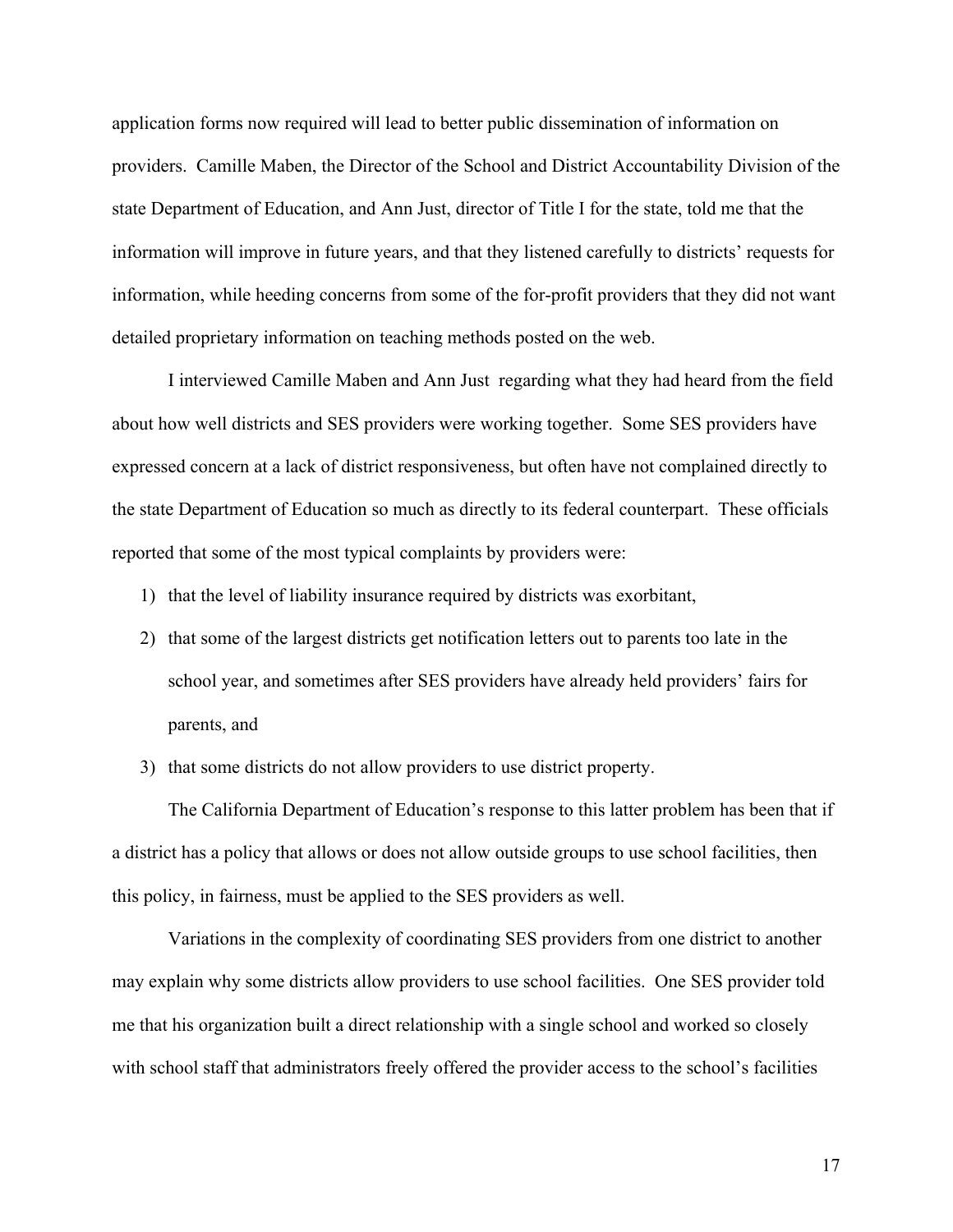after school. Similarly, in Hayward Unified School District, only seven SES providers signed contracts for 2006-2007 and so it was reasonably simple to allow each provider access to at least certain schools. But in San Diego Unified School District, which by fall 2006 had 37 external SES providers, providers are not allowed onto school sites. Mariam True, Executive Director of Teacher Preparation and Student Support for San Diego, told me that the district had allowed a few providers onto school campuses several years ago when there were only a few providers, but problems quickly cropped up. Use of classrooms sometimes clashed with extracurricular activities or teachers' own preparations for the next day's classes. Sometimes the provider's tutor would not show up and no school staff would be available to supervise the classroom. In a few instances, providers asked school staff to run off copies of the provider's own teaching materials, at the school's expense. But the biggest concern, True told me, that as the number of providers mushroomed to 37, there was no way to assign scarce classroom space in a way that would be seen as equitable. As a result, SES providers mostly work by coming to students' homes or by meeting in other public locations, such as churches.

The state Department of Education, partly in response to frictions it had heard about from both districts and providers, has posted on the web a list of 21 quality assurance factors that SES providers must meet, along with districts' implicit responsibilities to check on these factors in a timely fashion. For example, the state requires districts to provide explicit steps for SES providers to take under a formal complaint process. If provider complaints are not resolved at the local level only then will the state Department of Education intervene.

At the California Department of Education, Camille Maben and Anne Just told me that they have also heard many complaints from districts about failings of SES providers. These include the following: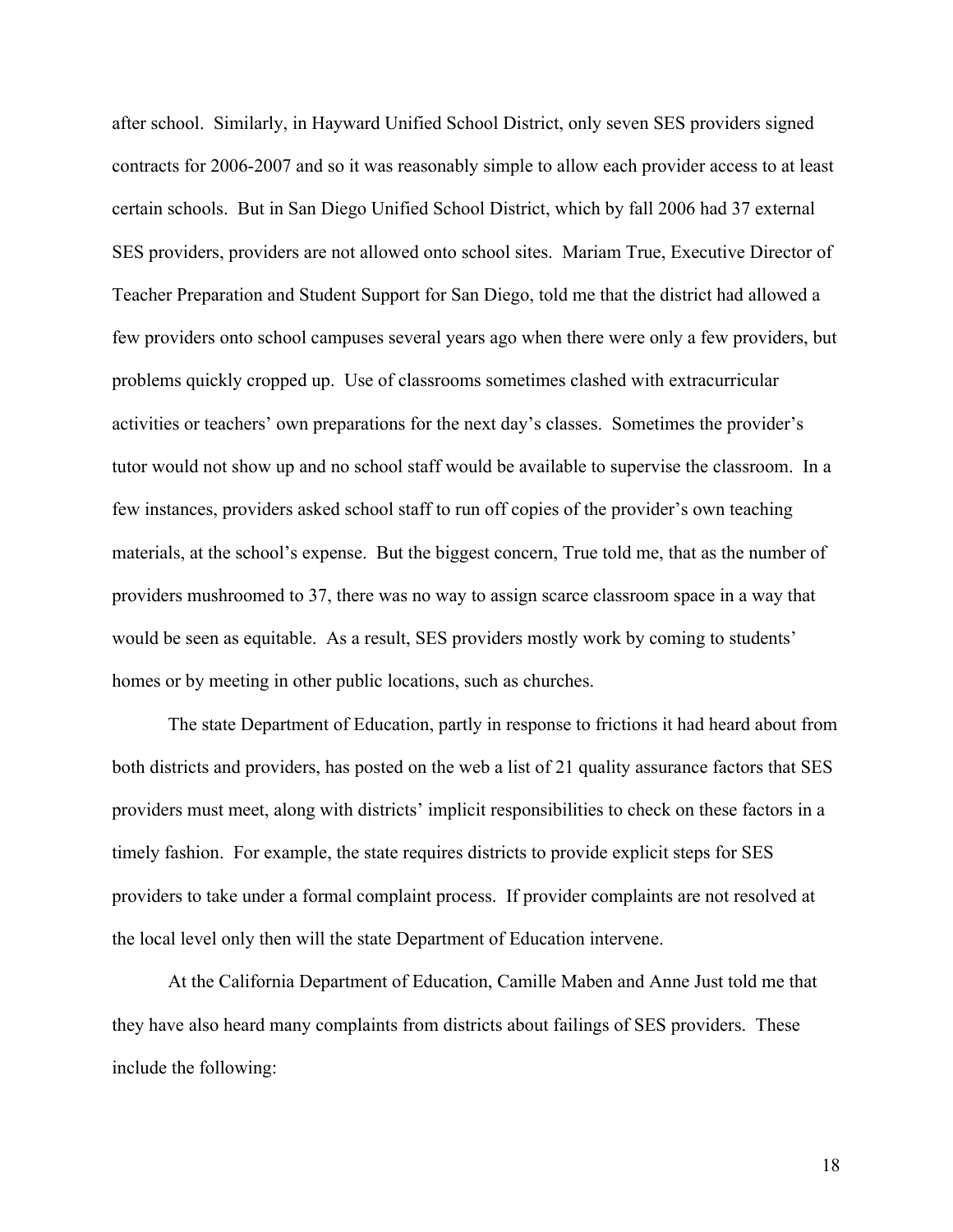- 1) Some districts complain of "bait and switch" tactics where what is promised is not delivered.
- 2) Similarly, some providers have failed to send out tutors after signing up students, or have started too late in the school year.
- 3) Some providers have done end runs around district procedures such as going to shopping malls to obtain parent signatures on signup sheets that are supposed to go to the district. This has produced headaches for districts that have to go through these signup sheets name by name, only to find that some students are not even in the district or that they are district students but are not eligible because they are not enrolled in PI schools, or are enrolled in PI schools but are not eligible because they are not low-income students.
- 4) Some districts have complained to the state about what they viewed as excessive incentives being given to families to sign up such as computers and in an extreme case, free trips for four to Disneyland. The state has since issued new regulations that place a cap on the monetary incentives that can be given to families. The issuance of computers caused some districts particular problems because the families sometimes found the computers unreliable or could not afford to pay for Internet Service Providers, and in both cases families sometimes came to the district expecting them to fix these problems.
- 5) Some districts have complained that SES providers bypass rural areas.
- 6) Some SES providers have ignored standard procedures to protect children from potentially abusive situations, for instance, by ignoring requirements that an adult be present if tutors provide in-home tutoring. In another case, a provider was unable to comply with standard background checks because all of the tutors working for an online company lived outside the United States.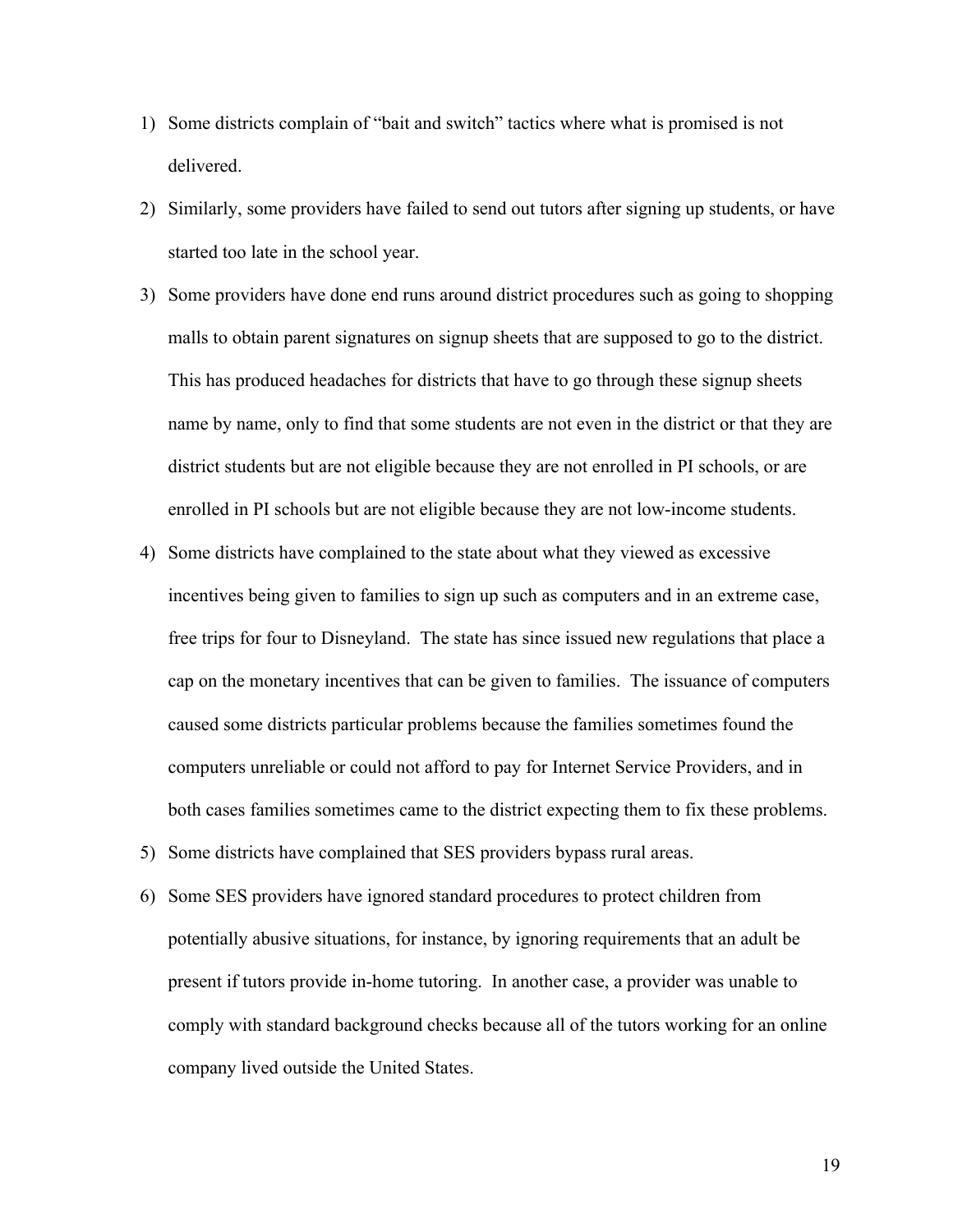Mariam True of San Diego Unified echoed this last concern. She related to me the story of one out-of-state provider that claimed to have done its own background checks of its employers. When district staff saw samples of these background checks, their reaction was that the provider "basically just Googled the people". Since then this provider has agreed to use the FBI to do criminal checks.

7) Inadequate provider quality was another concern that several district and county administrators mentioned to me. In San Diego, Mariam True told me of asking one potential provider for evidence of student progress based on pre- and post-tests. The best the provider could muster was a copy of a high school economics exam, which was puzzling as this provider was proposing to work with elementary school children. She told me that she had concerns about whether the state Department of Education was adequately vetting providers. Hayward Unified's Associate Superintendent of Educational Services, Christine Quinn, told me similar stories, and concluded, like True, that she is "not convinced that these providers are really doing an advanced curriculum. The biggest problem is a lack of program evaluation by the state. The CDE (California Department of Education) should do more to evaluate providers at the start. For instance, we want to know things like whether the service provider will provide students with work aligned to CST." (CST is the California Standards Test that has become the backbone of the state's accountability system.)

Although participation in SES is much higher than in NCLB school choice it is still surprisingly small, which begs the question: "Why?"

Mariam True believes that a lack of providers and poor or late parental notification were not factors in San Diego, where there are now 37 outside providers, and where parents receive in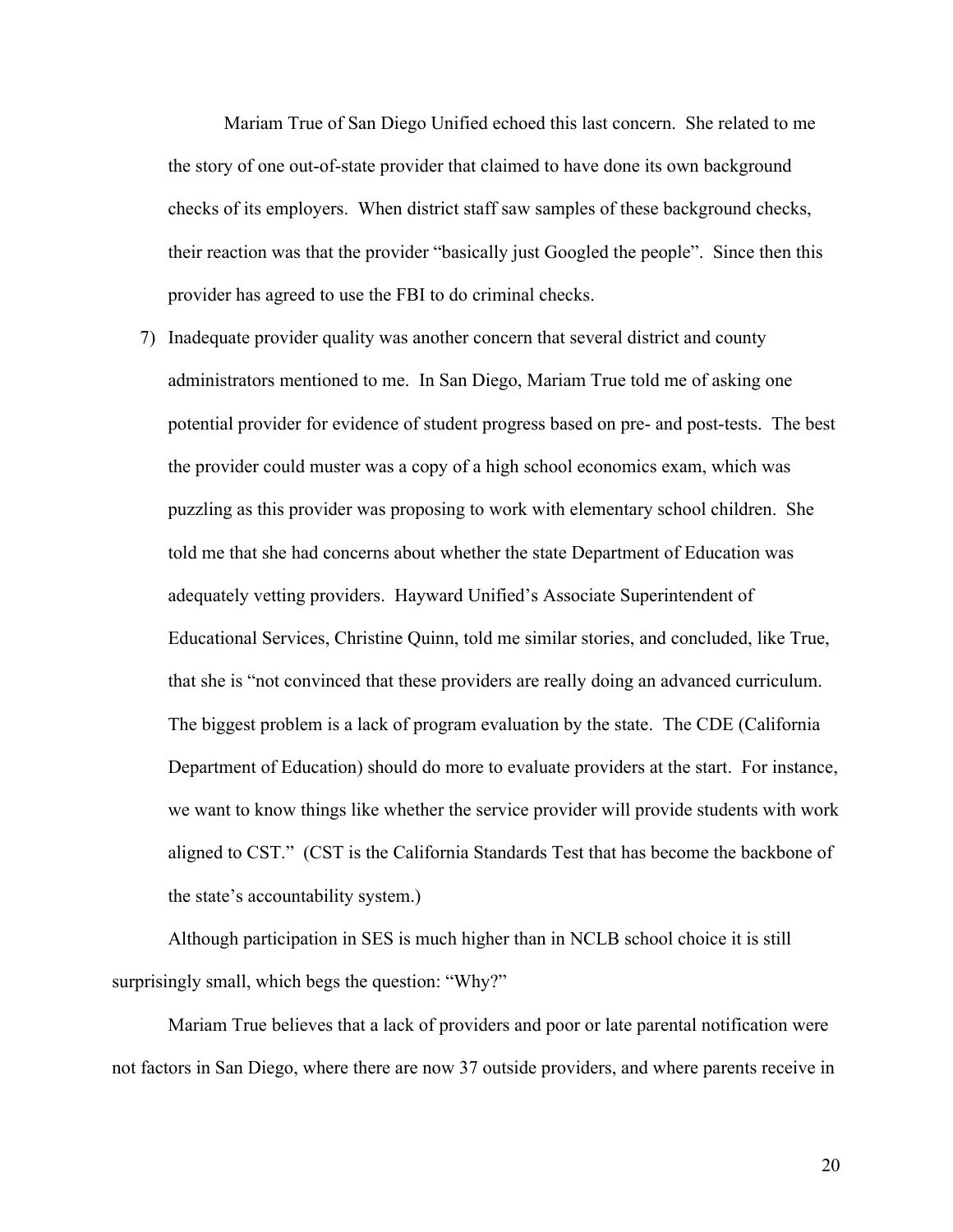September a detailed booklet explaining the offerings of each provider, both in text and with a quite handy two-page checklist that allows parents to compare providers. In addition, parents are given three weeks to sign up.

Instead, she cited as the main barrier to greater participation the formal letters of notification as the main villain: "The U.S. Department of Education has a long list of things that need to go into the letters to parents. This is one of the biggest barriers to getting students interested. What I know about getting people to read information is that if it is in simple language and concise they will read it. But if the letter does not get to the point quickly they are going to toss it."

San Diego has attempted to get the word out to parents more effectively, by mailing its annual booklet describing SES providers in plain English. Indeed the front cover states in large bold type: "FREE TUTORING!", and the booklet is noticeably lacking in "legalese". (The booklet is available in other languages as well.)

She additionally recommends that SES be extended beyond students who are eligible for free/reduced-price meals because, at least as of fall 2006, San Diego was still spending only about three quarters of its SES budget. (In spite of intentionally over-budgeting by about \$250,000 last year, actual SES costs came in under budget because many students dropped out of the services.) Her reasoning is that relatively affluent parents at a school become confused as to why other parents in the same school, but not they, are receiving invitations to enroll their children in SES. True argues that it would be better to offer these services to all low-achieving students, and only to resort to income preferences once the program becomes oversubscribed.

In other cases, delays may reduce student interest. Hayward Unified's Associate Superintendent Quinn stated that her district did have problems getting SES going early in the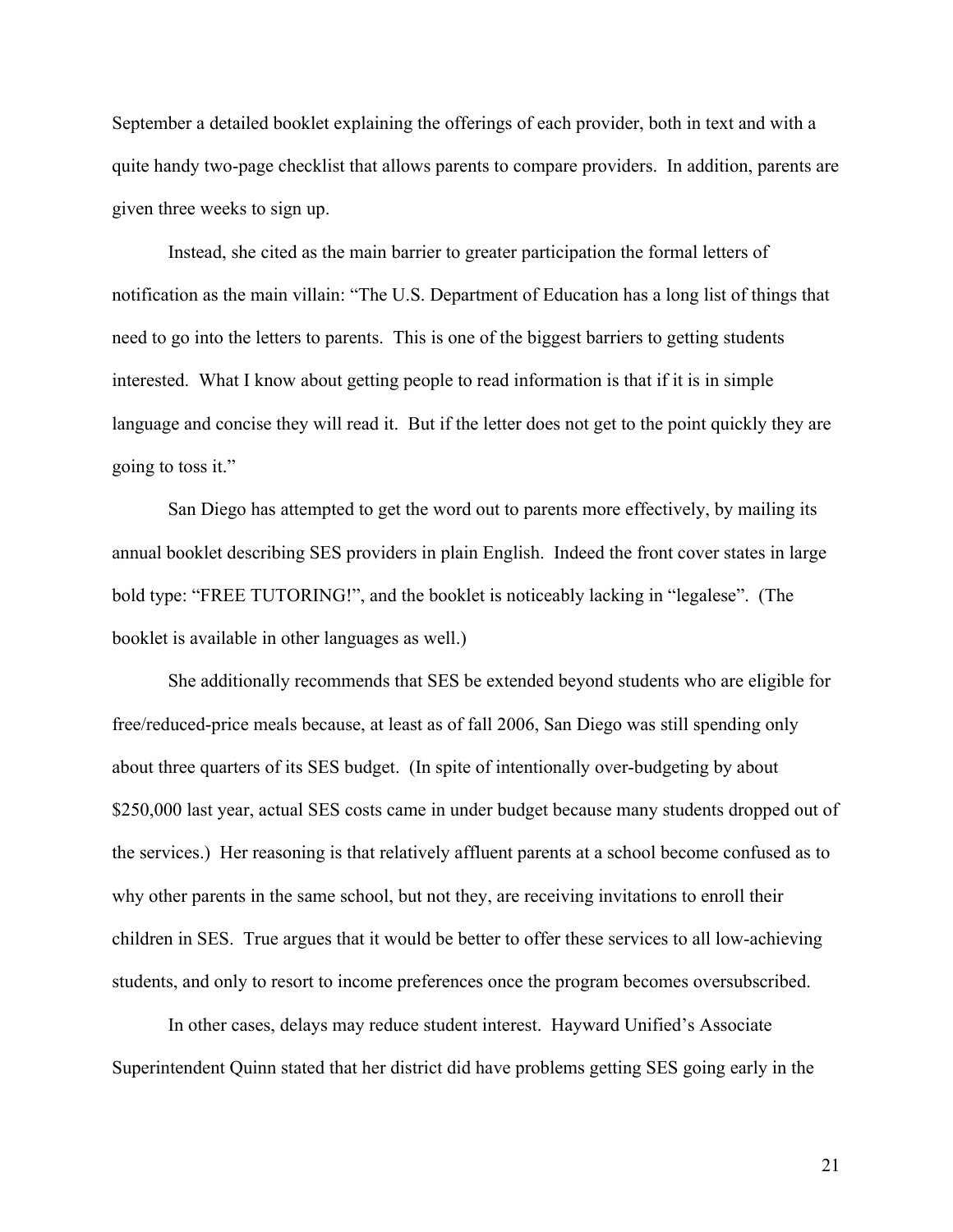school year, and argued that slowness in receiving funding from Sacramento was a big contributor. In 2006, it was not until November that the State Department of Education notified the district of its SES allocation.

Another distinct possibility is that students and parents are not particularly interested in more school work after school. One SES provider in northern California had developed a good relationship with a single school, but withdrew because of inadequate demand from parents. This provider felt that the school had gone out of its way to notify parents, and to obtain buy-in to the after school program to be provided. The school even provided free space after school. However, student interest in staying after school to do more academic work was very low. I asked this same provider if the state's application process seemed too time-consuming. Its representative replied that he thought the screening was necessary, and that it had not been a burden thus far.

This provider's impression, that low demand for SES largely reflects families' unwillingness to participate, was echoed in conversations I had with officials at the California Department of Education. They related that reasons they had often heard for low participation rates include conflicts of after-school programs either with the bus schedule or with the afterschool sports program, a lack of enthusiasm among parents with the providers' academic offerings, and the tendency of some students, once enrolled, to dislike the program and drop out.

Apart from the question of participation rates, the main question is whether supplemental tutoring can work. An ongoing RAND Corporation national study should eventually shed some light on this question. In San Diego, we can say something about SES as provided by San Diego Unified School District itself. The study by Betts and Danenberg cited earlier found that the district's own Extended Day Reading Program (EDRP) accounted for 99.9% and 74% of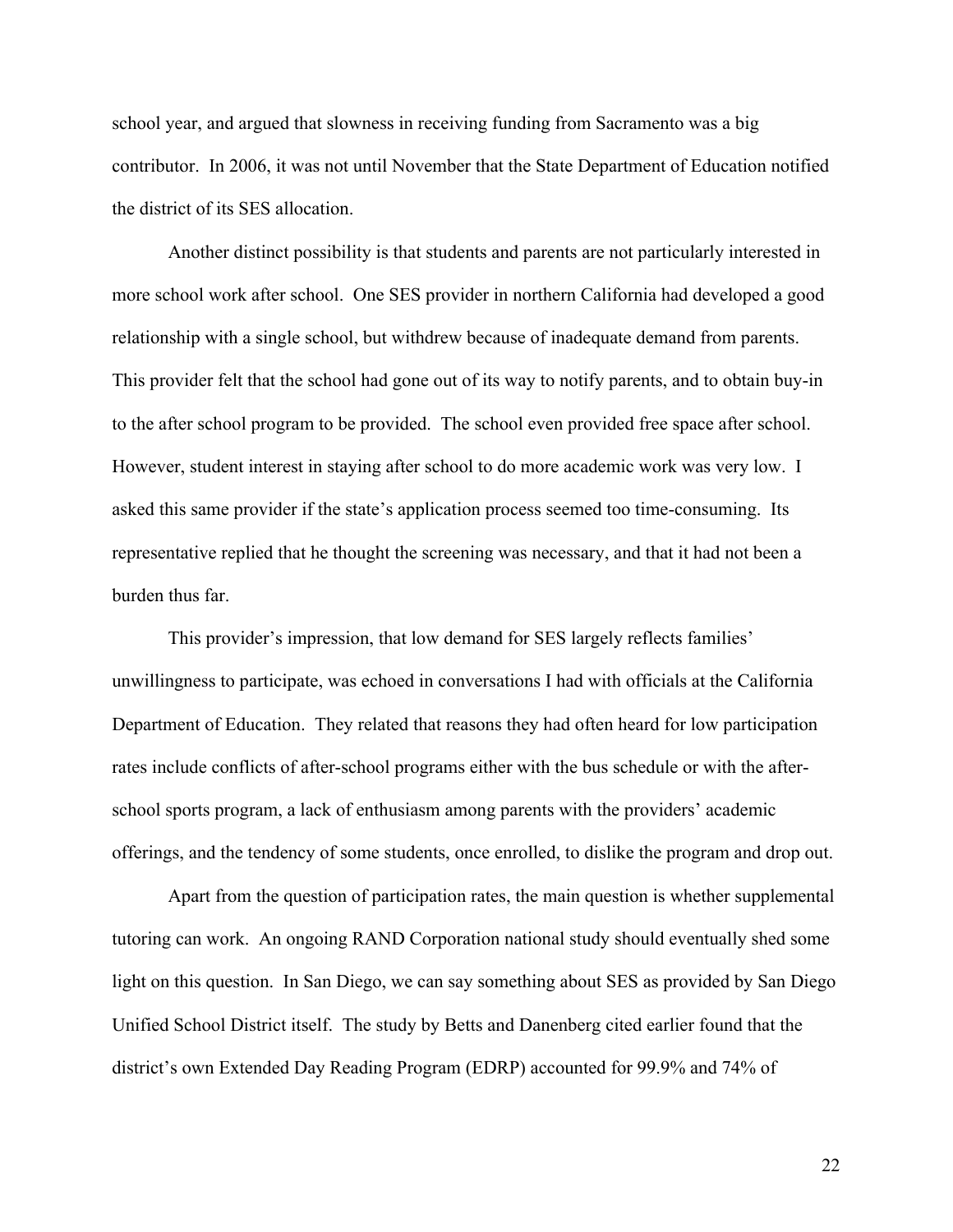Supplemental Services provided in 2002-2003 and 2003-2004 respectively. Betts, Zau and King (2005) assess this and other parts of the district's former Blueprint for Student Success and found, using student fixed-effect models, that EDRP had been quite effective in boosting reading achievement in the district.  $12$  (Ironically, the district has decided to stop participating as a supplemental service provider. One of the reasons was complaints from some external providers who felt that that there would not be enough students left over for them, even though the district has yet to spend a full 5% of its Title I allocation on SES.)

# **NCLB REMEDIES FOR LOCAL EDUCATION AUTHORITIES IN NEED OF IMPROVEMENT**

Districts as well as County Offices of Education that accept Title I money must meet all of the test score and student participation criteria just as individual schools must. Any of these LEA's that fail to meet criteria in the same subject for two years in a row will be placed into Program Improvement (PI) status. As of fall 2006, 162 LEA's were in PI status. Of these, 61 were in the first year and 101 were in their second year. <sup>13</sup>

The state Department of Education expects to have some LEA's entering their third year of PI status in 2007-2008, at which time the state will announce the corrective actions that will be taken. According to Wendy Harris of the Department of Education, no decisions have yet been made on what these corrective actions will be.

What happens when a Local Education Authority (LEA) is designated in need of improvement? Most of the steps are required by NCLB, but California law has also created some additional actions. First and foremost, under federal law, a newly identified LEA has 90 days to produce a new plan of action that incorporates results of a self-evaluation of educational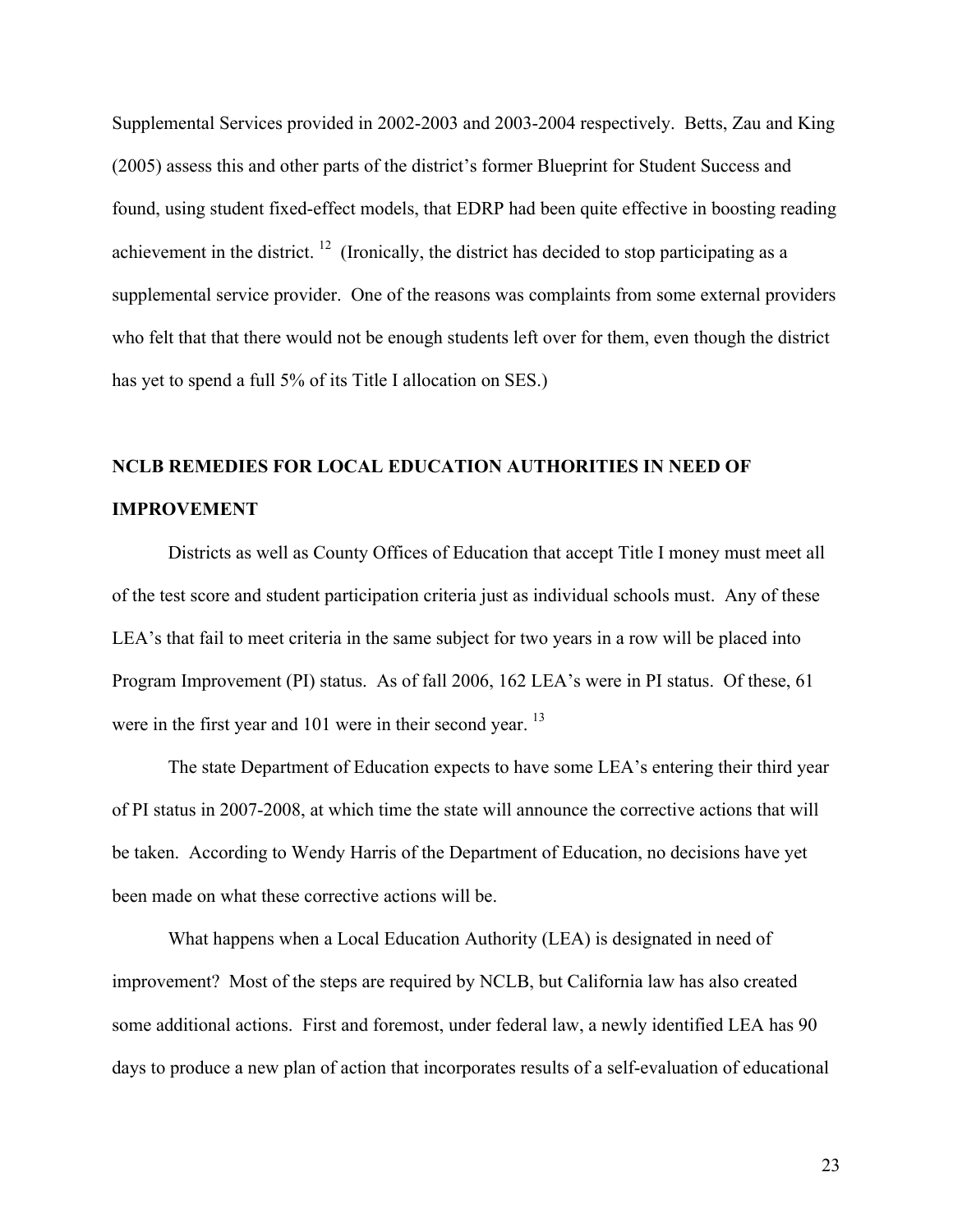needs. Next, the LEA must contract with the County Office of Education or another outside provider to verify that the LEA has correctly identified its needs and then to support it as it attempts to improve its educational offerings. 14 The state legislature allows LEA's under PI status to apply for grants of \$50,000 plus \$10,000 per Title I school to help it implement reforms, with this funding available for up to two years per LEA. (Under Assembly Bill 2066, California uses some of its federal 4% set aside funds to finance these grants.)

California provides several tools to help LEA's in the process of self-evaluation. It sends Title I schools and schools with low API scores an "Academic Program Survey" that gauges each school's alignment with nine program components. <sup>15</sup>

The district uses this information together with demographic and test score data and then completes a *separate district-level survey* called the District Assistance Survey (DAS), again designed by the state Department of Education.<sup>16</sup> This survey focuses on the provision of math and English language arts classes, and asks the district how it supports these efforts in terms of curriculum and assessment, professional development and human resources, data-driven monitoring, parent involvement, and several other categories of assistance. The survey is quite detailed, at 14 pages in length, and administrators are expected to consult widely before answering the survey. As the instructions state: "Older students, parents, teachers, administrators, board members, and key community leaders should be consulted to inform DAS results. Use of a representative district group will help build ownership and facilitate needed district changes." The results of this survey are intended to point to areas for improvement as the district (or county office) writes up its own LEA plan. <sup>17</sup>

The answers to the DAS given by a district in PI status must be "verified" by an outside agency, which is typically the county office of education. This external contractor verifies that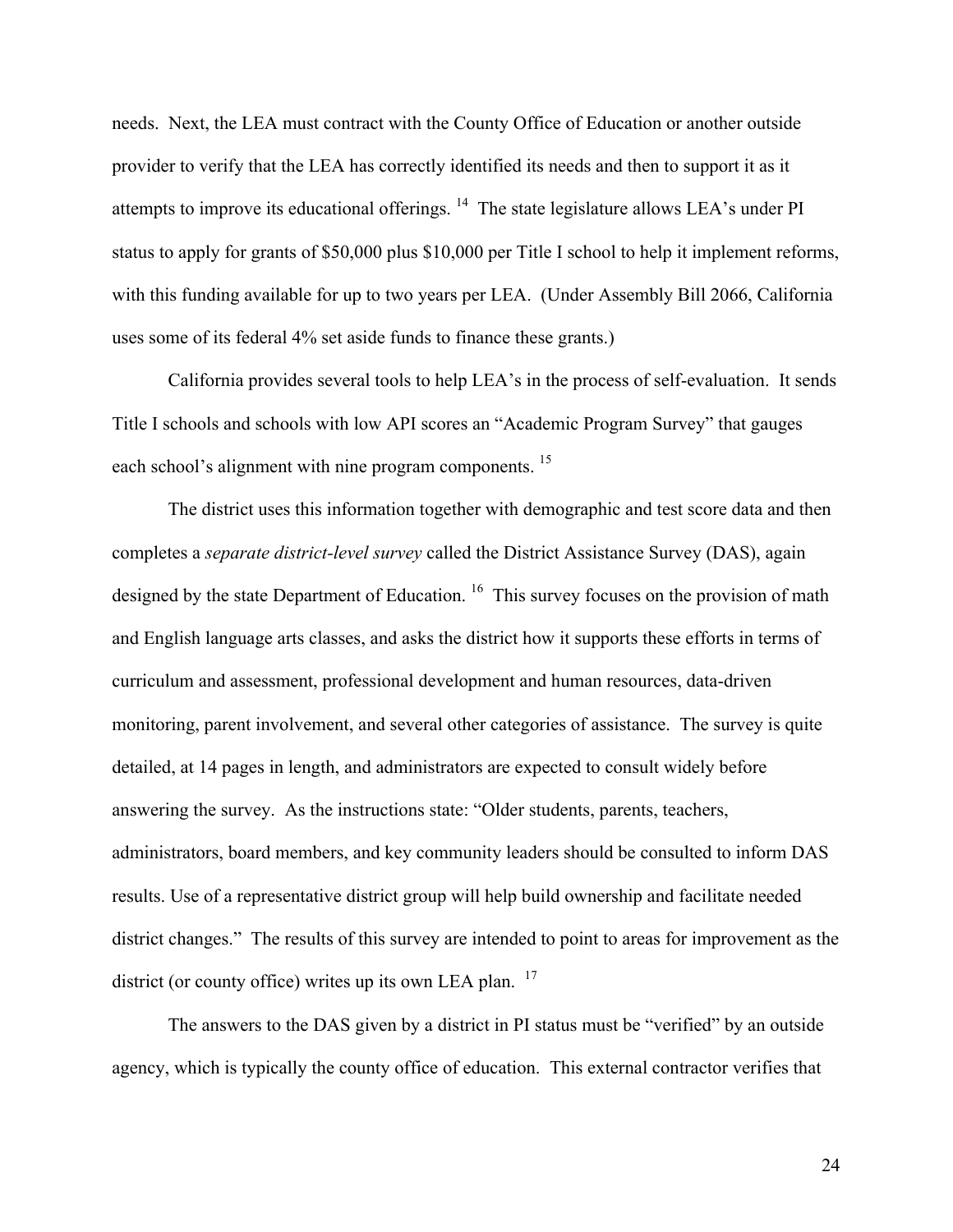the diagnosis of LEA weaknesses and the prescription for reform are both accurate. It then helps the LEA implement the plan.

Is the DAS, which in turn builds upon data from school-level Academic Program Surveys, likely to help districts? This author's impression is that if key district players are united and focused on improving academic outcomes, the detailed self-analysis required to answer the DAS could do much to identify areas of weakness and to generate support for reforms to deal with these weaknesses. However, a district that viewed this exercise as undesirable meddling by outsiders would probably find it quite easy to avoid identifying areas of weakness. There may indeed be strong incentives to do exactly that. If an LEA fails to move out of PI status, one of the potential corrective actions is for the state to remove "local educational agency personnel who are relevant to the failure to make adequate yearly progress", or to appoint a receiver for the LEA. (See California Education Code Section 52055.57.) Clearly, if one felt one's job threatened, there is little incentive to be frank on the survey about the district's greatest weaknesses, especially if one lacked confidence about being able to move the district forward out of Program Improvement status.

Insights provided by Charles Weis, Superintendent of Education for Ventura County, strongly confirmed my hypothesis that the effectiveness of the District Assistance Survey and related planning exercises could range from very high to very low, all depending on the reactions of district leadership. His County Office has worked as an external evaluator for several districts in Ventura County and elsewhere, and in addition he has gleaned lessons from county offices elsewhere in the state:

"I was initially skeptical of the DAS but I have now seen examples of how it really can be helpful. One district we are working with saw PI status as an opportunity to really dig into (finding ways to improve) subgroup support that it had previously ignored. But other districts have said 'Oh God, another report to the state,' and so did not get very far with self-diagnosis. I know of one district where the self diagnosis was found by the external contractor to be wrong. They (district)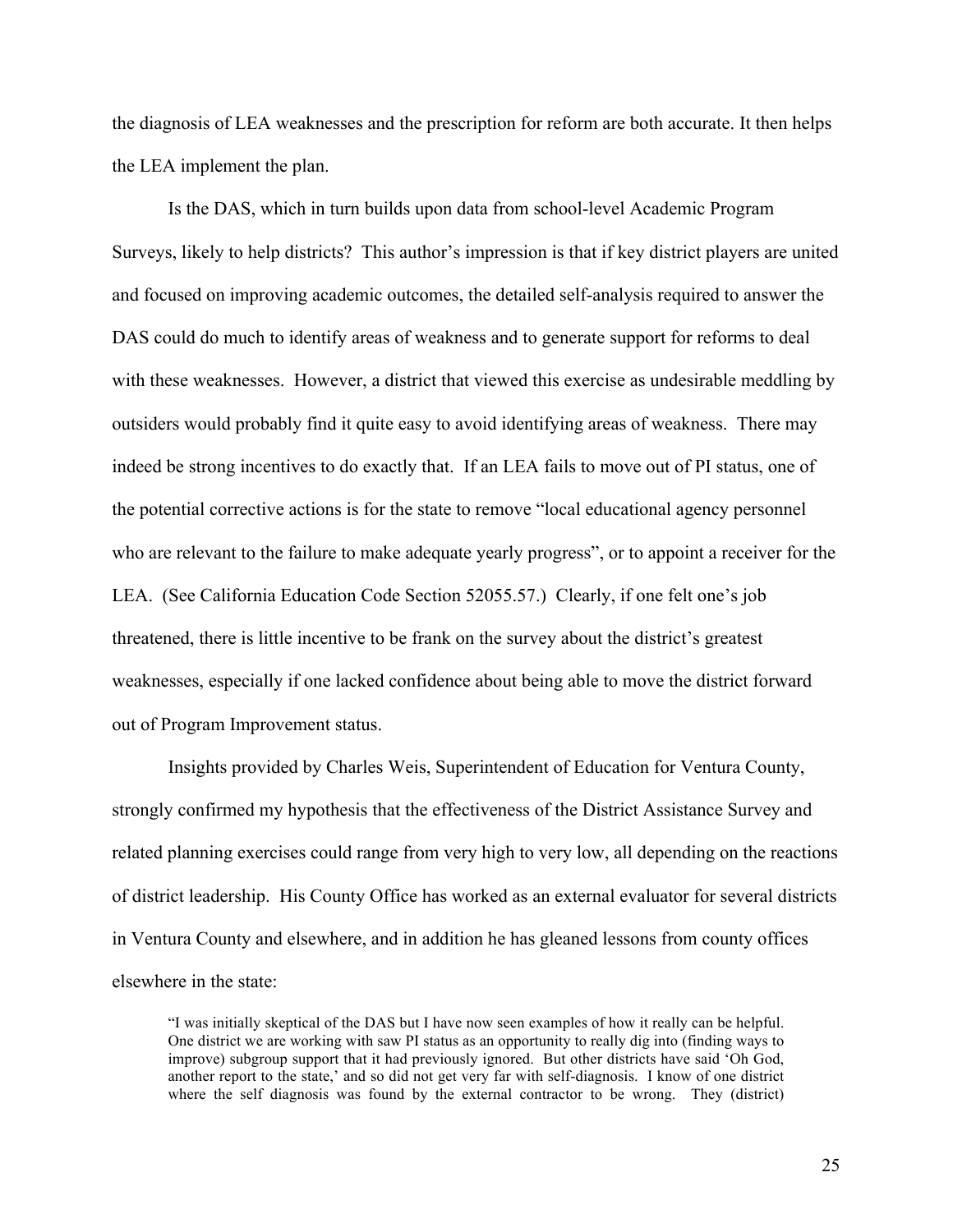administrators had lied to themselves: they had claimed that formative assessments were in place but it turned out really to have been implemented in only one place. They did not see this until the external evaluator came along and pointed out the problem…..Overall, Oxnard High worked its way out of PI status because they viewed it (the reform effort and DAS) seriously. Others in the county are trying to take reform seriously too, but sometimes there are some blind spots. Sometimes districts don't want to dig into pet projects."

Superintendent Weis' main suggestion for the DAS was for the state Department of Education to supplement it with a menu of reforms for which there was solid evidence of success, and to let the local district choose a reform path from this menu in collaboration with the outside evaluator.

A separate question concerns whether the external evaluator can simultaneously be knowledgeable about the LEA and serve as an independent, arms-length, evaluator. First, suppose that the district hires an evaluator which is truly arm's length in the sense that it has had little experience with the district. This evaluator's lack of inside knowledge could make it very difficult for it to vet the district's responses to the survey and to spot overly rosy responses. Part of the reason for this is that most of the questions in the DAS are quite qualitative. A typical question in the survey reads as follows: "The district clearly communicates with all stakeholders, especially teachers, students, and parents, (e.g., by means of publications, parent information nights, internet, mail, etc.) regarding: standards-based grade-level expectations". Two rational and well informed people could review whatever evidence is available on such a topic, apply their own standards, and then come to entirely different conclusions about whether the district was accomplishing this goal.

Second, suppose that a district instead hires as an evaluator a contractor that has already done work with the district in the past. In this case, the contractor might be able to spot errors in the district's survey responses, but it might lack the independence necessary to challenge the district.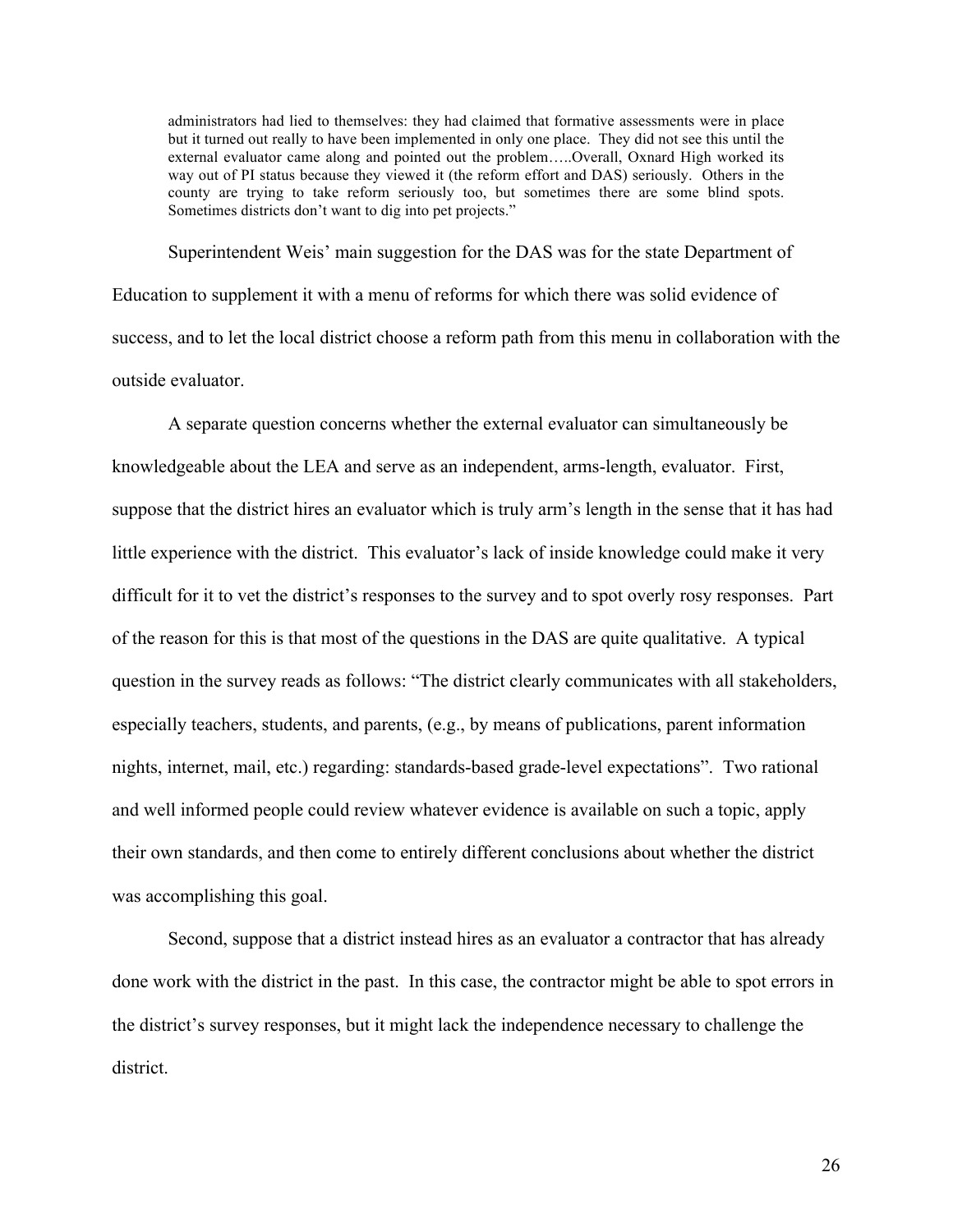One district in PI status reported to me that it had hired as its outside evaluator a privatesector contractor that had already been working with the district for several years. The advantage, administrators said, was that the evaluator had been sitting in on key district committees for some time and so really knew how the district reform efforts were set up. But then this raises the question of whether such a contractor has undergone "agency capture", that is, whether it has come to identify so closely with the district in question that it can no longer objectively identify blind spots in the district's self-evaluation. I have no evidence on this, but the possibility seems apparent.

The Association of California School Administrators (ACSA) has recently issued 43 recommendations for reform to NCLB.<sup>18</sup> Some of these recommendations shed light on widespread concerns among California school administrators about the treatment of districts in PI status. Among the concerns about NCLB's approach to LEA's and schools are that the time given to them to get out of PI status "is far too short, and the timeframes are not founded on scientifically based research". In addition, the ACSA document argues that "The corrective actions for school districts in particular, are extremely rigid and limiting. NCLB should be amended to add 'and any other corrective action deemed appropriate by the appointed state agency in consultation with the school district".

## **INFORMATIONAL AND ADMINISTRATIVE DEMANDS CREATED BY NCLB, AND THE STATE DEPARTMENT OF EDUCATION'S ROLE**

A key question in California concerns whether the informational demands created by NCLB's accountability requirements can be met by the various players. Given the focus of this chapter on the response of California as a whole, I focused on the state Department of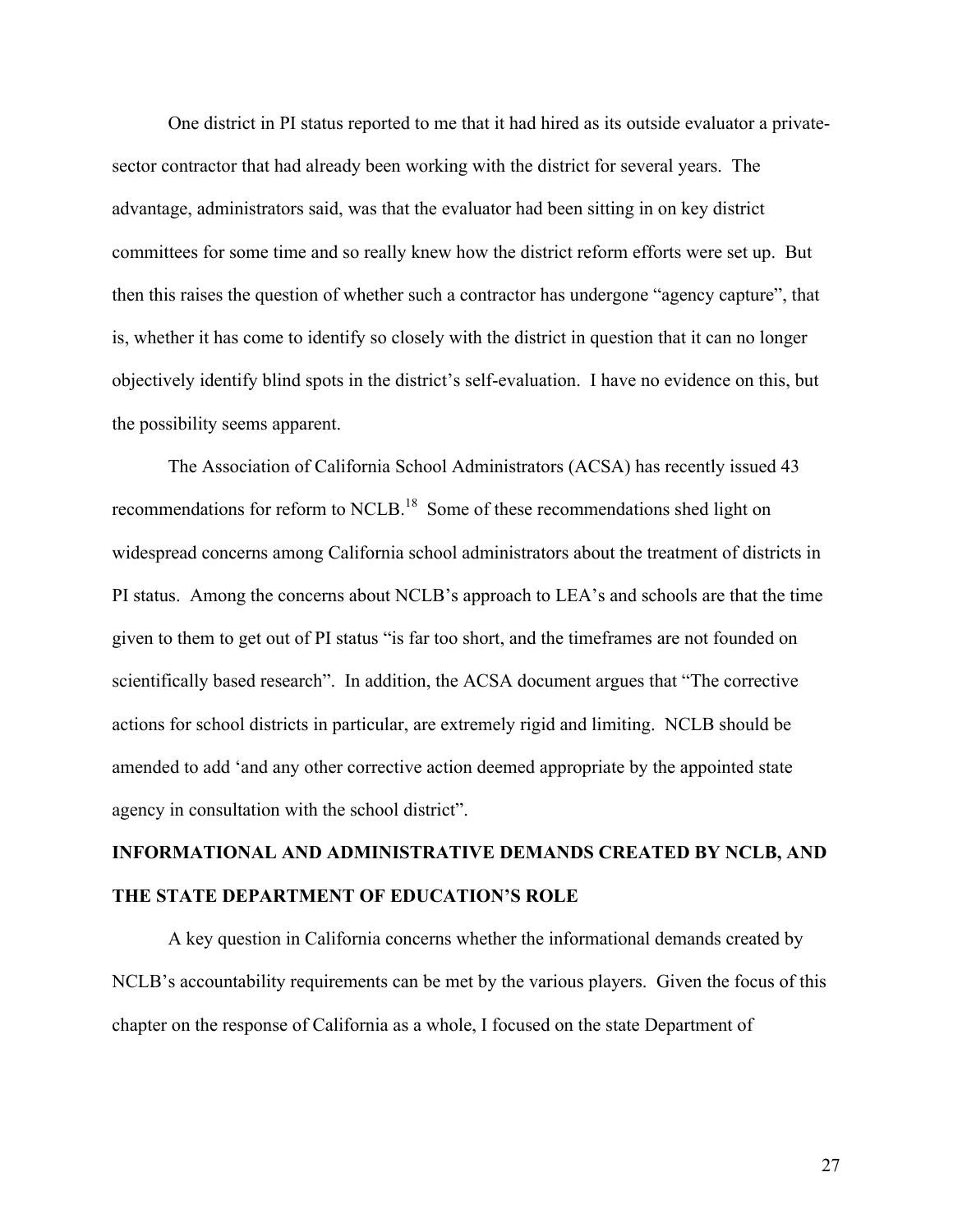Education's ability to meet the demands from parents, schools, districts and the federal Department of Education for information.

As an intermediary, the state Department of Education is clearly in a bind. The problem is perhaps worse in California than in most other states for two reasons. First, California is much bigger than most states, so that a proportionately larger amount of information must be centralized and processed. Second, the U.S. Department of Education has asked California to provide additional information regarding provision of information by districts to parents about NCLB school choice and SES.

Ann Just, the state's director of Title I, painted for me a detailed picture of the demands placed upon her office, which has 11 employees focusing on all aspects of Title I apart from the financial issues. Her office deals with 49 separate tasks related to Title I, only two of which are SES and NCLB school choice. Yet, she says, she could have her 11 staff work full time on SES and choice and it would still not meet the demand. In 2006, these staff participated in 71 compliance reviews around the state, and also spoke at many conferences for administrators, in addition to handling questions that come directly to the Department.

The heaviest burden has come from the U.S. Department of Education, which has asked California to document in detail the efforts being made to notify parents of their rights under NCLB school choice and SES provisions. The U.S. Department of Education has asked the 20 largest districts in the state to provide, via the California Department of Education, templates of their letters of parental notification and timelines for implementation. Ann Just told me that all of her staff did nothing for six weeks in summer 2006 except work with districts on their notification letters. The California Department of Education has been asked by its federal counterpart to write three reports in 2006 to provide updates on district implementation plans and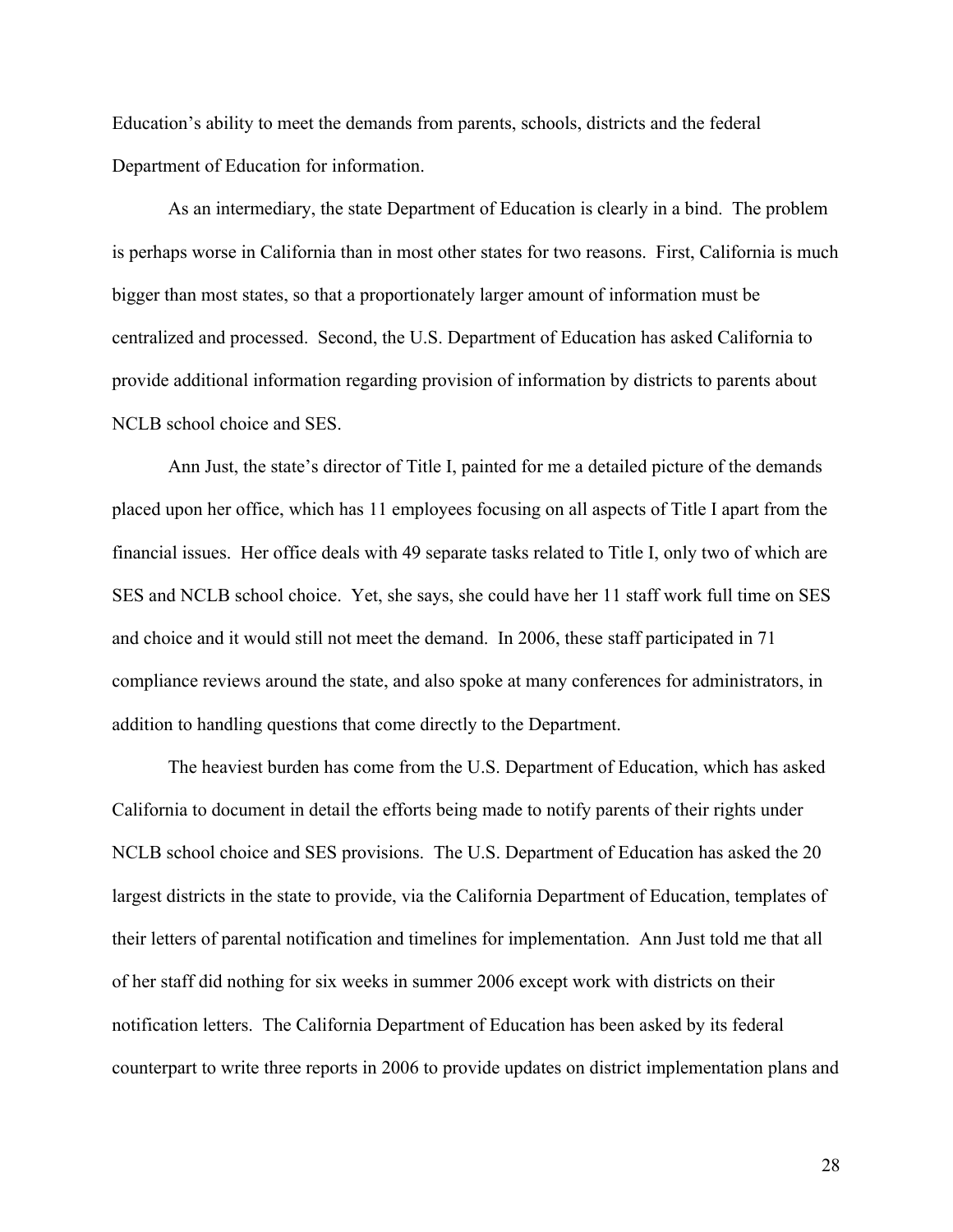then to check whether the districts are maintaining their proposed timelines. After the California Department of Education provided district templates in August, it was asked to gather the specific letters from every school, signed by the principal or designee. In addition, the California Department of Education was asked to verify that parents have read the letters.

How do administrators at the county and district levels in California view their interactions with the state Department of Education?

I have already discussed concerns raised by several interviewees that the state issues news of which schools have entered and exited PI status as well as details on allotments of NCLB intervention funds too late in the school year.

Ventura County Superintendent Weis told me that "Our CDE (California Department of Education) is one of the smaller per capita in the nation. It is evident to me that in the case of complex reforms like NCLB that they are not equipped to help schools." He saw two alternatives. One was to increase staffing at CDE, but his preferred route was to improve coordination between the state Department of Education and the County Offices of Education, and to do more to have each County Office in the state standardize its assistance to districts related to NCLB.

Numerous district administrators echoed concerns that the state Department of Education has not been able to keep up with the need of districts for accurate and timely information on implementation of NCLB. Superintendent Dale Vigil of Hayward Unified School District expressed dismay that he had taken several staff out of the district for an NCLB briefing by state Department of Education officials, only to find that his staff was more knowledgeable about certain aspects of the reforms than were the briefers from the state.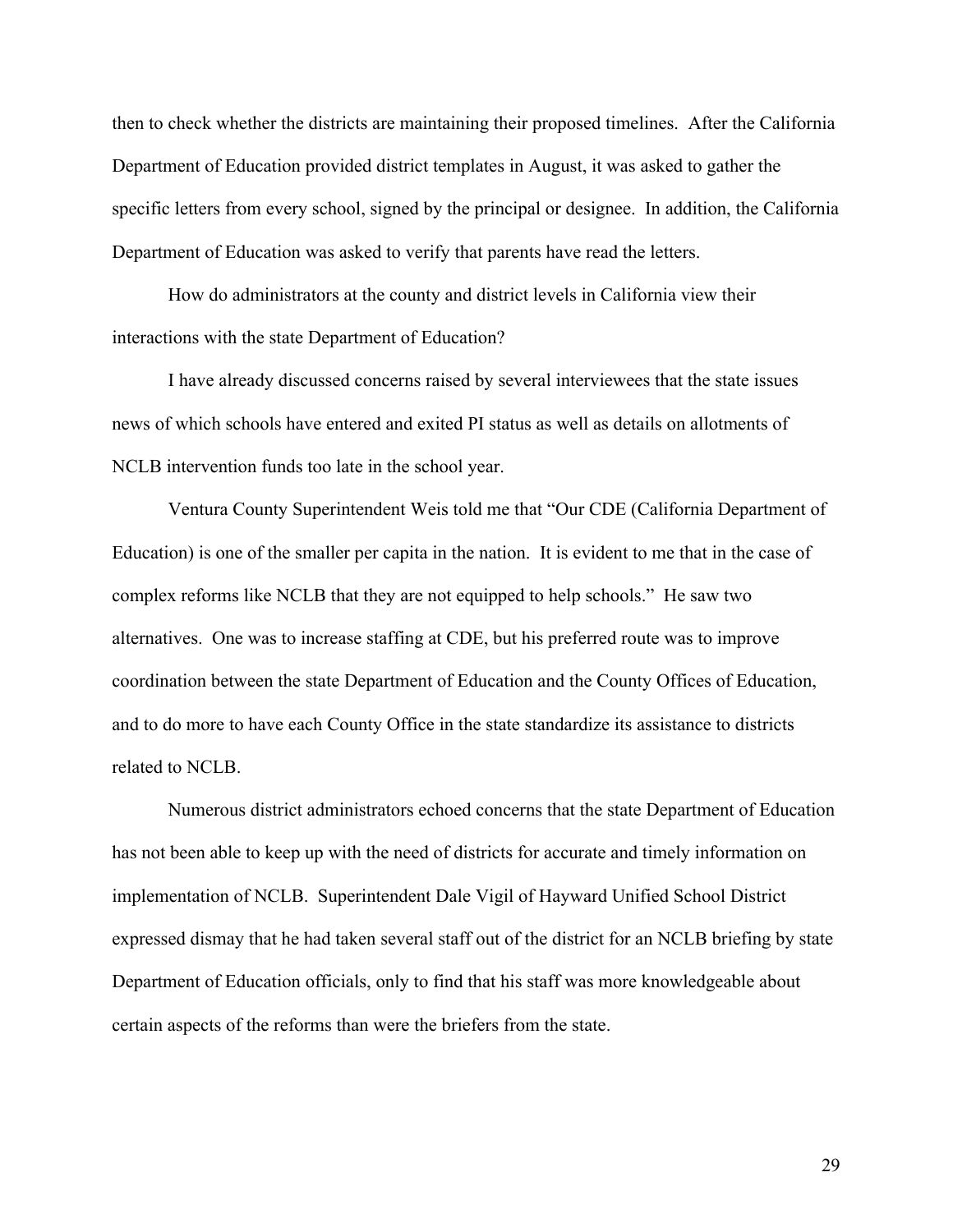Administrators in several districts reported to me that they would like to get more information on SES providers from the state, that they would like to see stronger vetting of quality of SES providers by the state, and that they would like more timely updates on both process and current regulations from Sacramento. For example, one district administrator told me that after the state had increased reimbursement rates for SES providers, the district learned this fact indirectly from the providers themselves, but was not notified by the State Department of Education itself. This lack of notification embarrassed district staff who had questioned the providers' most recent billing rates.

### **UNINTENDED CONSEQUENCES**

Three key examples of unintended side effects of NCLB seem apparent, and a fourth example has probably not occurred yet, but is likely to as the AYP requirements become stiffer.

The first unintended effect is that the public is greatly confused by the differing visions and terminologies in the state and federal accountability systems. I recently wrote about an attempt by San Diego Unified School District to come up with a unified framework for ranking schools based on their performance in both the state's growth-oriented accountability guidelines and the federal government's approach of absolute standards that increase over time, and to provide one overall ranking of school progress. In addition, the district proposed to use this system to reward top-performing schools with additional flexibility, while providing additional district oversight and assistance to schools performing poorly according to both the NCLB and the state's guidelines. 19 Tellingly, when I presented this idea at a conference in 2004, the superintendent of a California district outside San Diego told me that San Diego's effort, although laudable in intent, was "doomed to fail" because it added yet another layer of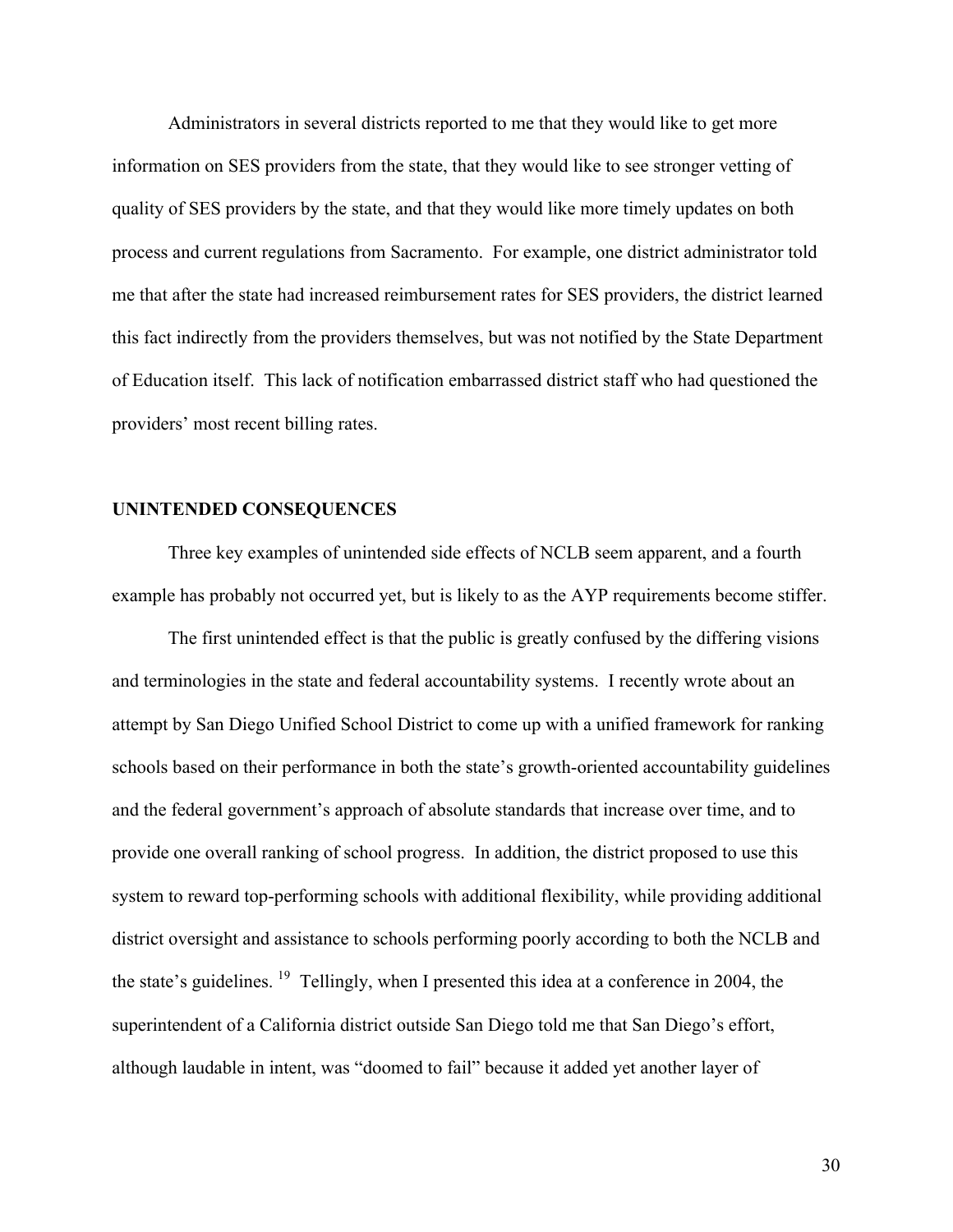complexity onto a situation that the public finds "hopelessly confusing". This general refrain that the state and federal systems are incompatible, is heard over and over again. For instance, State Superintendent Jack O'Connell's annual press releases on state accountability results are notable for the attention they devote to explaining the differences between the two systems. In addition, his 2005 press release makes clear his unhappiness with the way NCLB is implemented. It reads in part:

"It is important to remember the dramatic escalation in the AYP targets when viewing this year's results," O'Connell noted. "The dichotomy in the progress reports released today underscores why we support our state API growth model as a more accurate reflection of trends in our schools…"<sup>20</sup> Ventura County Superintendent Weis echoed these concerns. He told me: "The press and radio stations have a hell of a time understanding the difference between the state and federal systems. How do we explain to the public that a school has made big gains in API but the federal government (system) says that this school is in Program Improvement?"

Ironically, although California was one of the states calling most loudly for the U.S. Department of Education to move from an absolute standards model to a growth model, when the latter recently allowed states to apply to create an alternative "growth" model of accountability, California did not even apply. The federal authorities decided that growth models should be student-based, and California is not in a position to do this because it has dragged its heels on creating a longitudinal system that follows individual students' progress over time, as students switch among schools and districts.

A second unintended consequence of NCLB that has emerged is that it apparently clashes with the federal Individuals with Disabilities Education Act (IDEA). The latter law requires that students with disabilities be given access to modifications during any testing period. Examples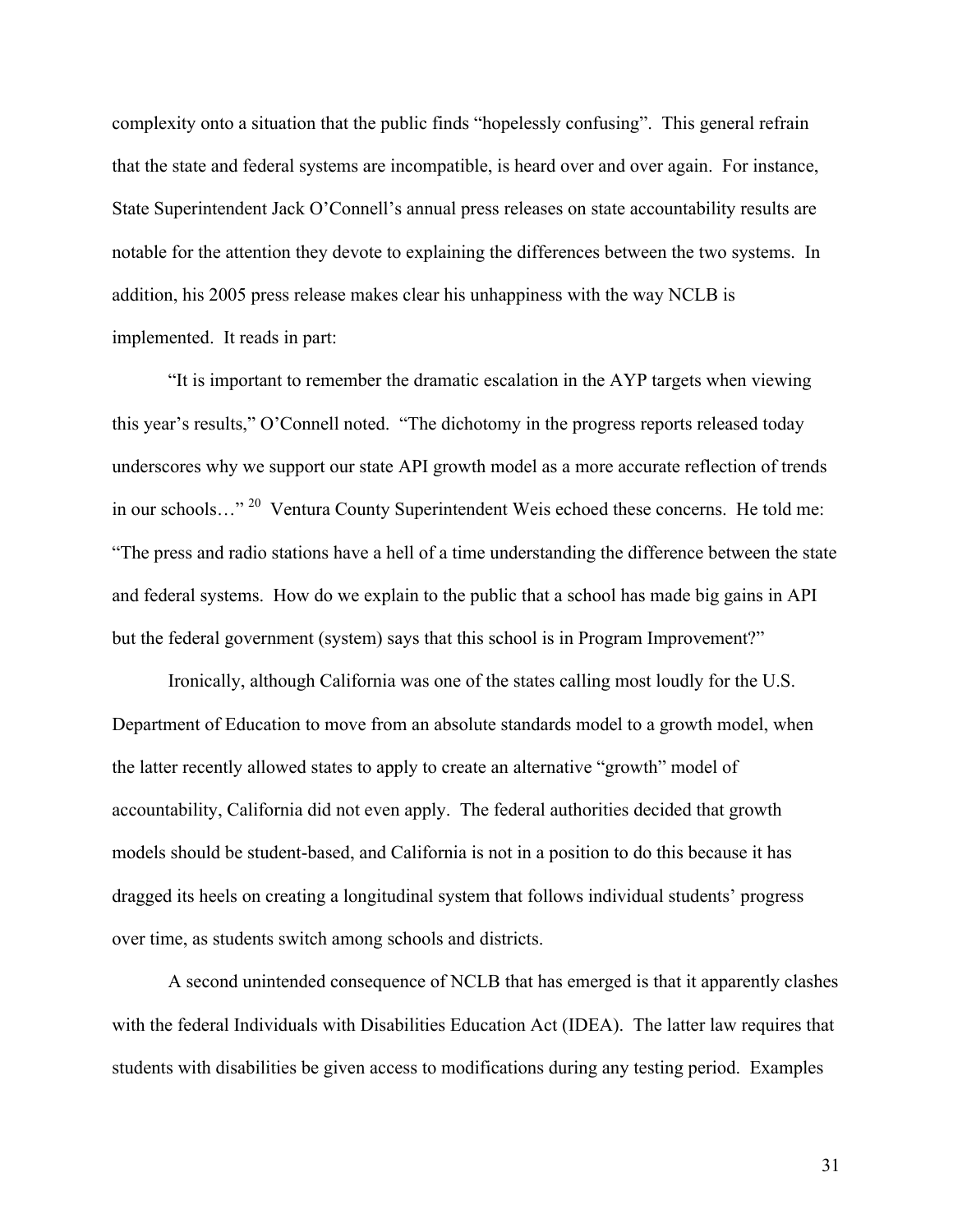include giving these students additional time or reading questions aloud. NCLB states that students who receive such accommodations cannot be counted as having participated in NCLB testing. Recently, San Diego's newly appointed Superintendent, Carl Cohn, spoke out forcefully against this policy. In an op-ed, he told the story of a local school with high test scores and high participation rates that was labeled as "failing" because these students' tests were discounted, causing the percentage of students with disabilities who had officially participated in testing to fall below the 95% requirement. Cohn writes:

"For most people, this outcome must be hard to believe. Who could imagine that bureaucrats in the U.S. Department of Education would have the power to erase from existence the hard work of disabled children in Mira Mesa? Who would then suspect that this decision would have the power to ruin the hard work of an entire school community?"  $21$ 

This problem does not appear to be isolated to San Diego. The Association of California School Administrators (ibid, 2006) recommends that a reauthorized NCLB should "allow students' scores who test with 'modifications or accommodations' as allowed by IDEA, to count toward the participation rate". Similarly, they argue that students with disabilities should have until age 21 to be counted as high school graduates.

A third unintended consequence of NCLB stems from the fact that the composition of some student groups is malleable over time. For instance, it is clear that many schools will not make the 100% proficiency target for English Learners in 2013-2014 because many of these students will have just arrived in the country, with little knowledge of English. Similarly, as the best-performing students exit from English learner status, it will mechanically lower the proficiency levels of the remaining group, erroneously implying that the school is doing worse over time with students in a given group. This problem has partially resolved itself because the U.S. Department of Education allows districts to exempt English Learners for up to three years. But this accommodation does not completely eliminate the problem: in California the vast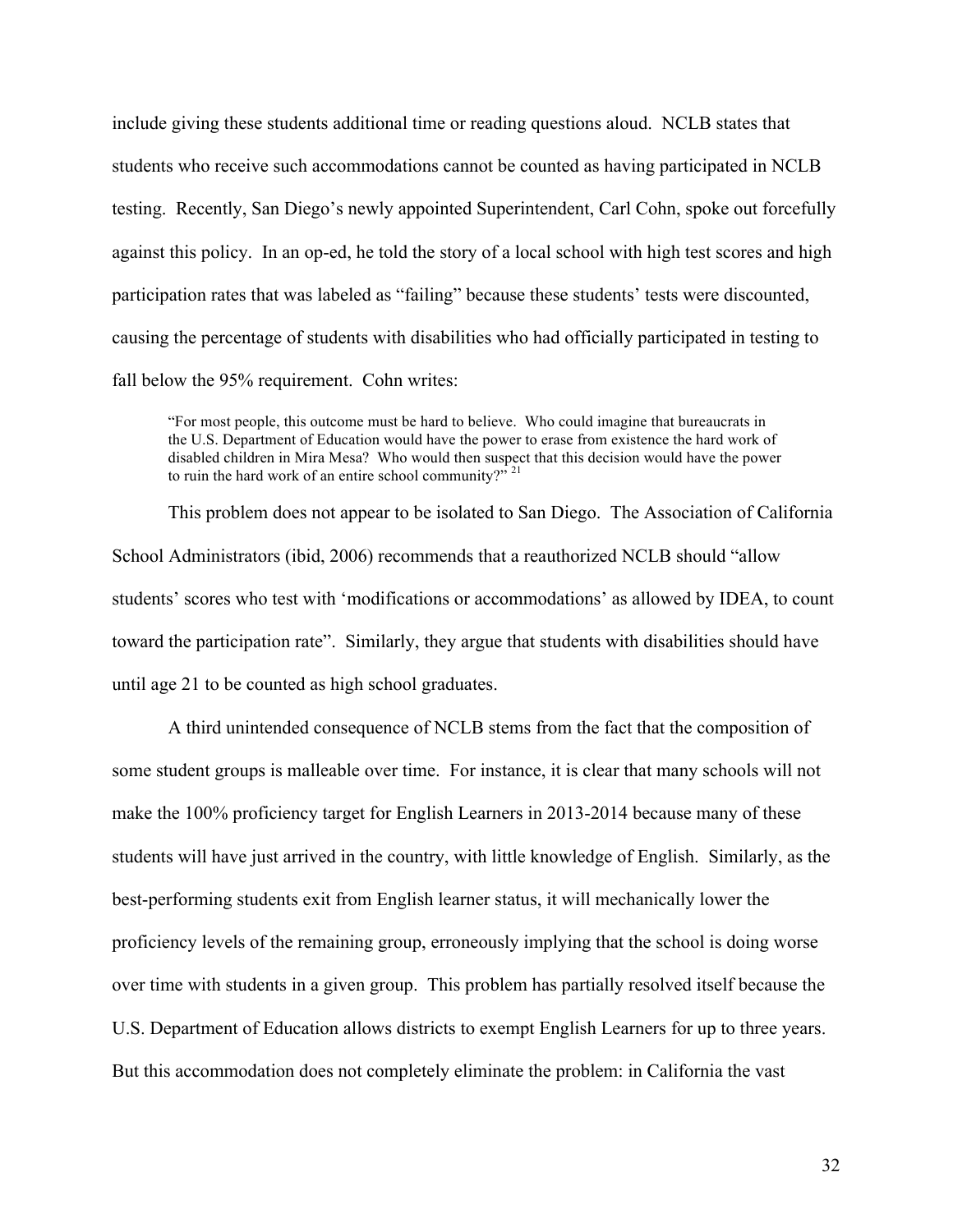majority of English Learners have not improved their abilities in English to the point of being redesignated as Fluent English Proficient within their first three years of schooling.

A related but more disturbing aspect of NCLB's definition of subgroups is that it sometimes creates a perverse incentive for administrators not to re-label students, for fear of the percentage of students who are "proficient" falling below the state's requirements to make AYP. Such problems could cause schools to resist redesignating students. Conversely, schools that have acted faithfully to redesignate students whose achievement has grown sufficiently could in theory have been cast into PI status, solely as a result of these redesignations lowering the percent proficient for the subgroup. Both of these issues deserve further study.

The Association of California School Administrators in a study cited above notes its concern about this general problem, and states that "Dropping students out of a subgroup when they attain academic proficiency mitigates against schools and school districts reaching the 100% proficiency goal. Students who have been identified as English learners or in need of special education services should remain in the subgroup for NCLB accountability purposes 'only,' even after they have reached proficiency achievement levels." The sentiment of this recommendation sounds reasonable, although one could easily quibble over whether redesignated students should forever be counted in the English learner or special education subgroups, or only for a limited time, say, two years after being redesignated.

A fourth unintended consequence was mentioned to me by Charles Weis, Superintendent of Education for Ventura County. He suspects that as more and more schools fall into PI status, and assuming that more students begin to leave for the non-PI schools, enrollment will shrink at PI schools and grow at non-PI schools. Districts will be forced to transfer teachers at those PI schools to the very non-PI schools receiving students under NCLB school choice. In other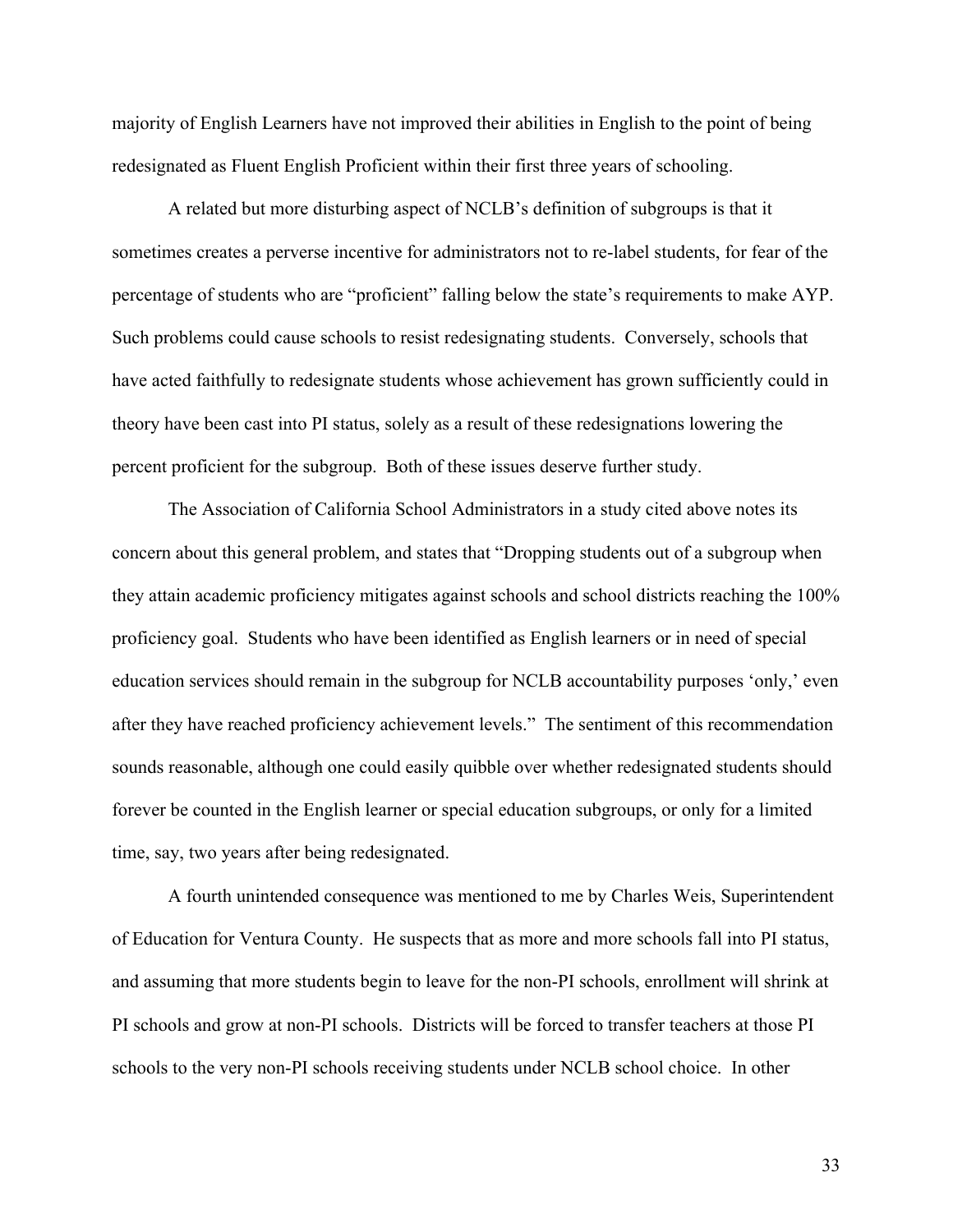words, teachers at failing schools will begin to follow in the footsteps of their students as they switch to schools with high test scores. If the drafters of NCLB anticipated that choice would allow students at PI schools to escape their teachers, in some sense this may not be entirely correct.

### **CONCLUSION**

It is still too early to tell how NCLB-mandated school choice, Supplemental Services, and district remediation will affect student achievement. In California the state seems to be implementing district remediation, choice and Supplemental Services with good intentions. Of course, good intentions do not earn a state a grade of A+, or a Gold Star as suggested in the title. However good the intentions, capacity problems in Sacramento, timing problems, and a lack of parent interest have limited the growth and effect of these interventions. To answer convincingly the question "Have these interventions provided a big boost to student achievement", one needs to know participation rates and the effect on participants. In both the Supplemental Services and especially the NCLB school choice programs, student participation is still quite low. The low participation rate for the latter program, at 0.1% of all K-12 students in 2004-2005, is particularly worrisome.

Evidence on the effect on actual participants in NCLB school choice programs is fragmentary at present. Aforementioned experimental analysis in San Diego raises doubts about school choice by itself to boost achievement.

But even if the effects on individual students were sizeable, NCLB school choice is clearly at risk of becoming almost irrelevant to student achievement statewide. The reason is simple: almost nobody is participating. Administrators I interviewed did not mention a lack of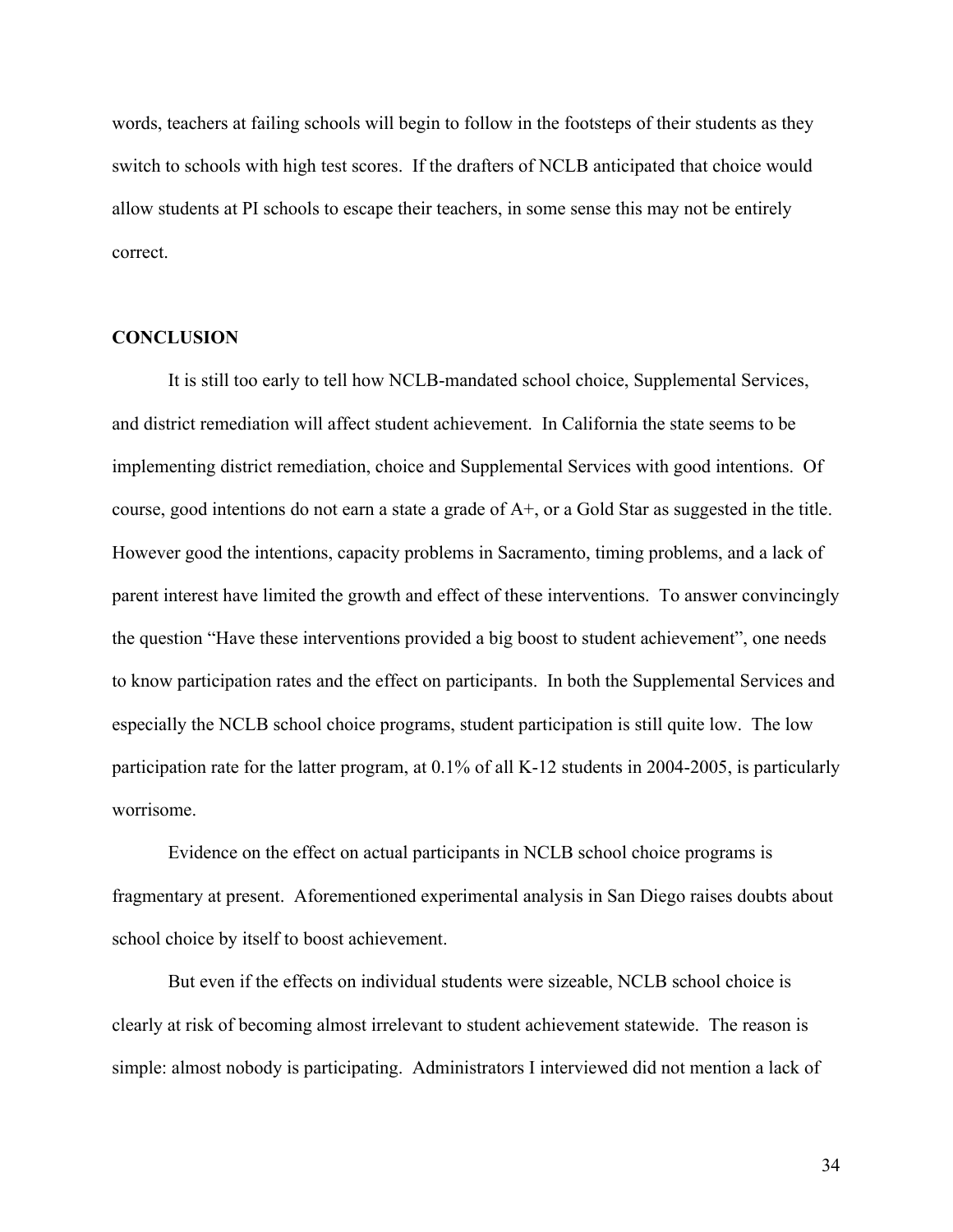buses, a lack of slots at non-PI schools, or a lack of funding as barriers. Instead, what I repeatedly heard was that it is quite difficult to get parents and their children interested in choice programs.

Parents' confusion about the divergent methods and vocabulary of the state and federal accountability systems could perhaps explain why so few parents are signing their children up for school choice. Several quotations above obliquely support that argument. However, the U.S. Department of Education has allowed a handful of states to use student-level gains in achievement as an alternative way of measuring Adequate Yearly Progress. California's system, established in 1999, is also a gains model, but it defines gains at the school level rather than the student level, and so, California is unable to participate in this student-level trial. For this, California has only itself to blame, as it has resisted moving to a system of statewide student identifiers, and truly longitudinal information, for some time. This problem may resolve itself by roughly 2008, as the state is tentatively promising to create such a system.

The picture seems less bleak for Supplemental Services, thanks to much higher participation rates. In 2003-2004, 7% of eligible students statewide were participating, which amounted to 0.7% of all K-12 students. In 2004-2005, participation more than doubled to 1.6% of all K-12 students. But questions remain about whether there is an adequate supply of providers, especially in rural areas, and some administrators raised questions about the quality of at least a few of the providers, and at the same time called for more full vetting of potential providers by Sacramento.

As for NCLB choice, little research evidence on the effect of SES on test scores currently exists. In San Diego, evidence from earlier work by myself and co-authors uses quasiexperimental analysis of the district's own after-school reading program, which dominated SES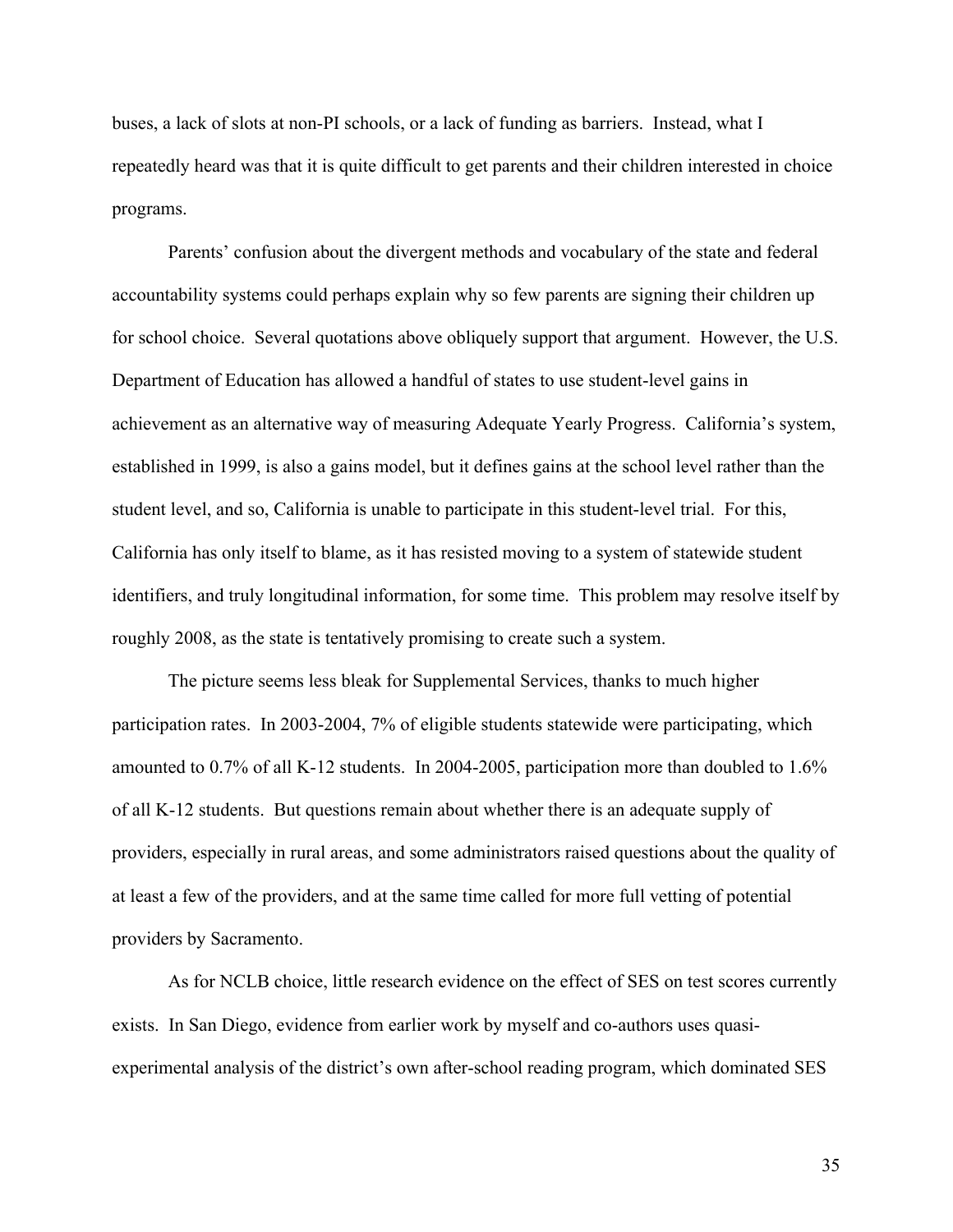provision in the first few years of NCLB. The results imply that at least initially SES in San Diego was probably quite effective.

Is Sacramento devoting enough resources to oversee NCLB? This author finds it hard to believe that in a state with 6.3 million students the California Department of Education can adequately handle all questions when it devotes only 11 staff to non-fiscal aspects of Title I. Several district interviewees told me that it has sometimes proven quite difficult to get answers to implementation questions from Sacramento. However, it would clearly be a huge misrepresentation of the situation to describe the parts of California Department of Education that deal with NCLB as a huge and unresponsive bureaucracy. Those in Sacramento who are responsible for administration and oversight are a surprisingly small group. It seems clear to this writer that more people are needed. None of the interviews conducted for this paper yielded any hints as to whether more personnel in Sacramento could alone solve the bottlenecks, or whether there are more fundamental issues.

Bringing county offices of education in to help districts interpret regulations and troubleshoot, but in a way that was coordinated statewide, could also help.

Compounding matters, California has received special scrutiny from the U.S. Department of Education regarding compliance of districts regarding parental notification of students' rights to NCLB school choice and Supplemental Services. The workload this has created for the California Department of Education has clearly been large, with these compliance checks crowding out much of the other Title I work that the state Department is required to do. Will all of this pay off? If we see marked increases in participation in NCLB choice and SES in the next few years, the case could be made.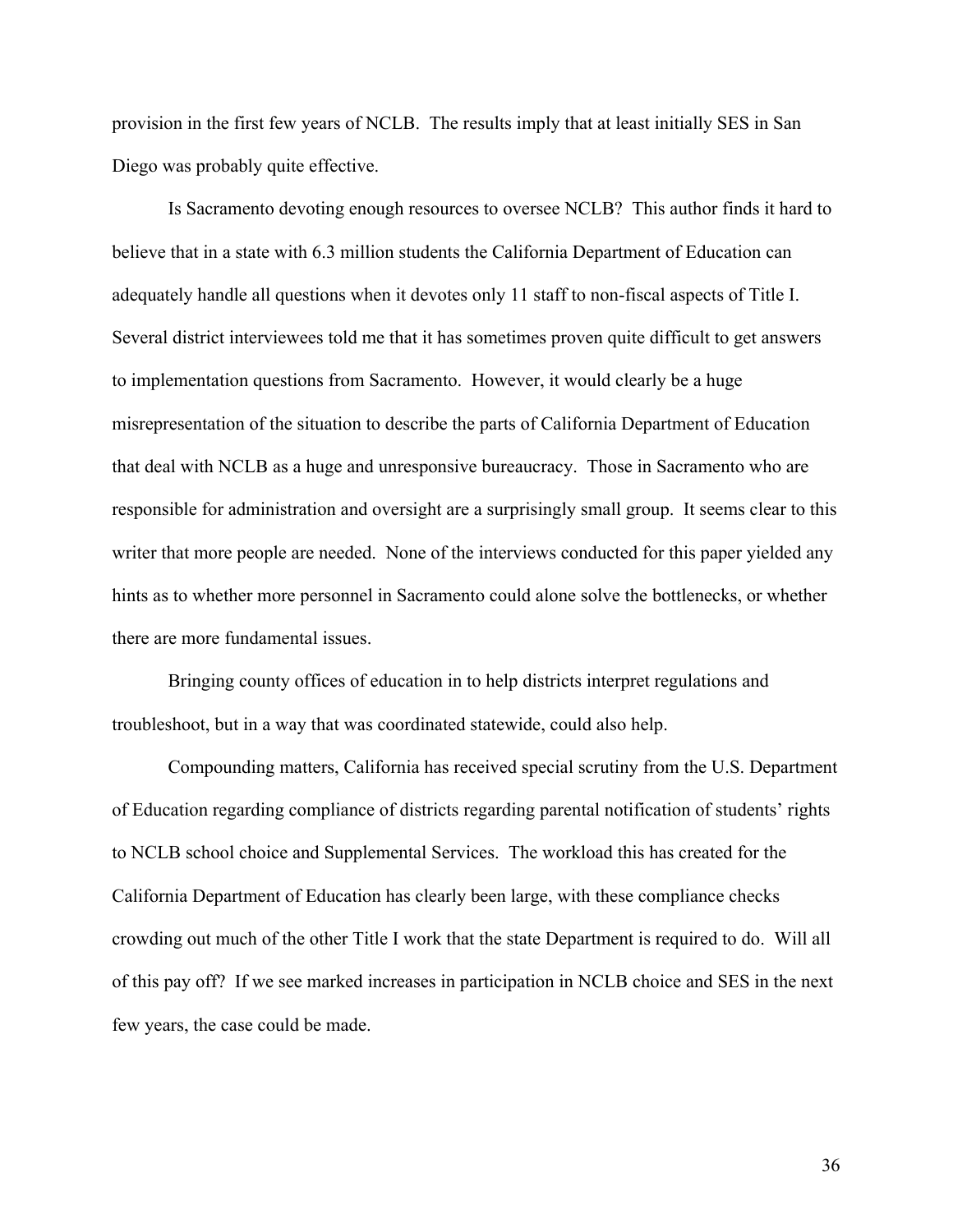But the sharp focus on parental notification neglects other barriers that could be equally or more important. As numerous district employees and an SES provider told me, the truth seems to be that even with adequate parental notification, it really is quite hard to convince parents to enter these programs.

California, as an extremely large state, does not seem to have created clear channels of communication on issues of NCLB implementation and compliance between districts, county offices of education, Sacramento and Washington. Players in each of these locations might find it tempting to "blame the other guy". Indeed, most but not all of the district and county administrators with whom I spoke raised concerns about the California Department of Education's ability to convey rules on implementation to districts. But to claim that this is "just a Sacramento problem" would be highly simplistic. As noted, more should be done to bring county offices of education in as intermediaries between the state and the local districts.

Neither is Washington blameless. Several of the people I interviewed around the state felt that the enforcement of NCLB provisions by D.C. has been needlessly heavy-handed. One administrator told me that it makes sense to set standards and let the local agencies define the processes, but it does not make sense both to define standards and then to define the program interventions that every district must implement, regardless of the local context. Another administrator in a different part of the state made a similar point: "Washington should focus less on process and more on outcomes". Or as another administrator in a different location put it more bluntly: "There is micromanagement (from D.C.) that goes almost beyond comprehension."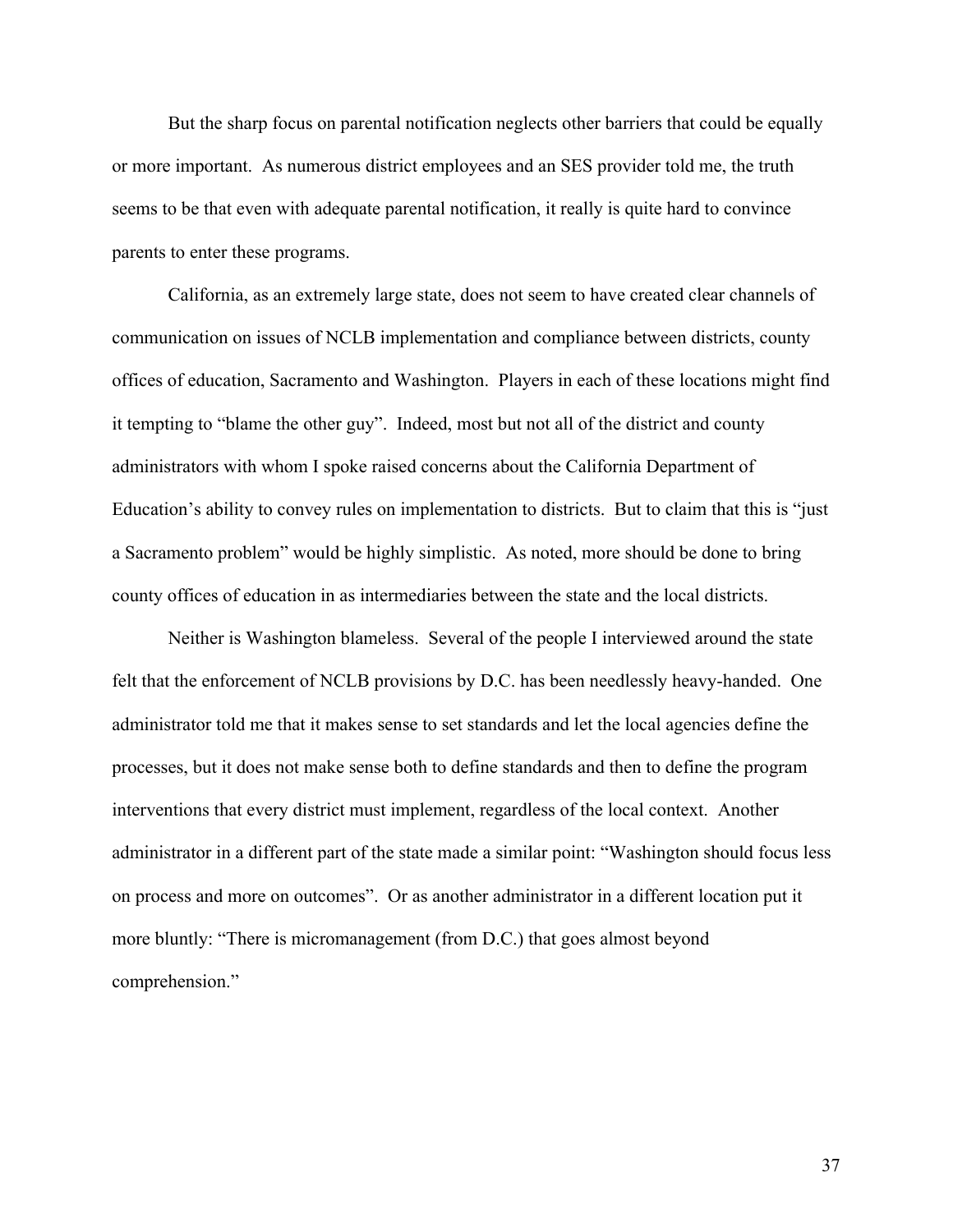Congress is moving towards reauthorization of NCLB, perhaps as early as 2007, and one of the goals of this volume is to provide suggestions for fine-tuning NCLB. In conclusion, here are some of the ideas that have emerged from my conversations around the state:

- − The NCLB choice program risks becoming irrelevant because of the extremely small student participation both in California and nationwide. The U.S. Department of Education has launched an audit of the notification letters being sent home by the largest California districts. But many other obstacles could prove to be more important. All the institutional fixes in the world will achieve little if parents truly do not care for school choice of the NCLB flavor. One option would be for the U.S. Department of Education to perform a survey of parents who have refused offers to enroll their children in NCLB choice to find out what the barriers might be.
- Short lead times for parents offered NCLB school choice has clearly been a problem. So, a revised law could formally allow states or individual districts to implement SES in the first year that a school falls into PI status, leaving NCLB choice, which takes much longer to plan and implement, for year 2. Such a change would generalize the exceptions that the U.S. Department of Education has started to make in this regard for some locales.
- − The U.S. Department of Education could move away from its insistence on detailed and formal letters of parental notification that students are eligible for SES or NCLB school choice. Instead, it could encourage and even *require* districts to adopt simpler notification forms that get to the point quickly and in plain language.
- − Camille Maben of the state Department of Education reported to me that everywhere in California administrators ask her what is known about the effects of Choice and SES on student achievement. The U.S. Department of Education, to its credit, has contracted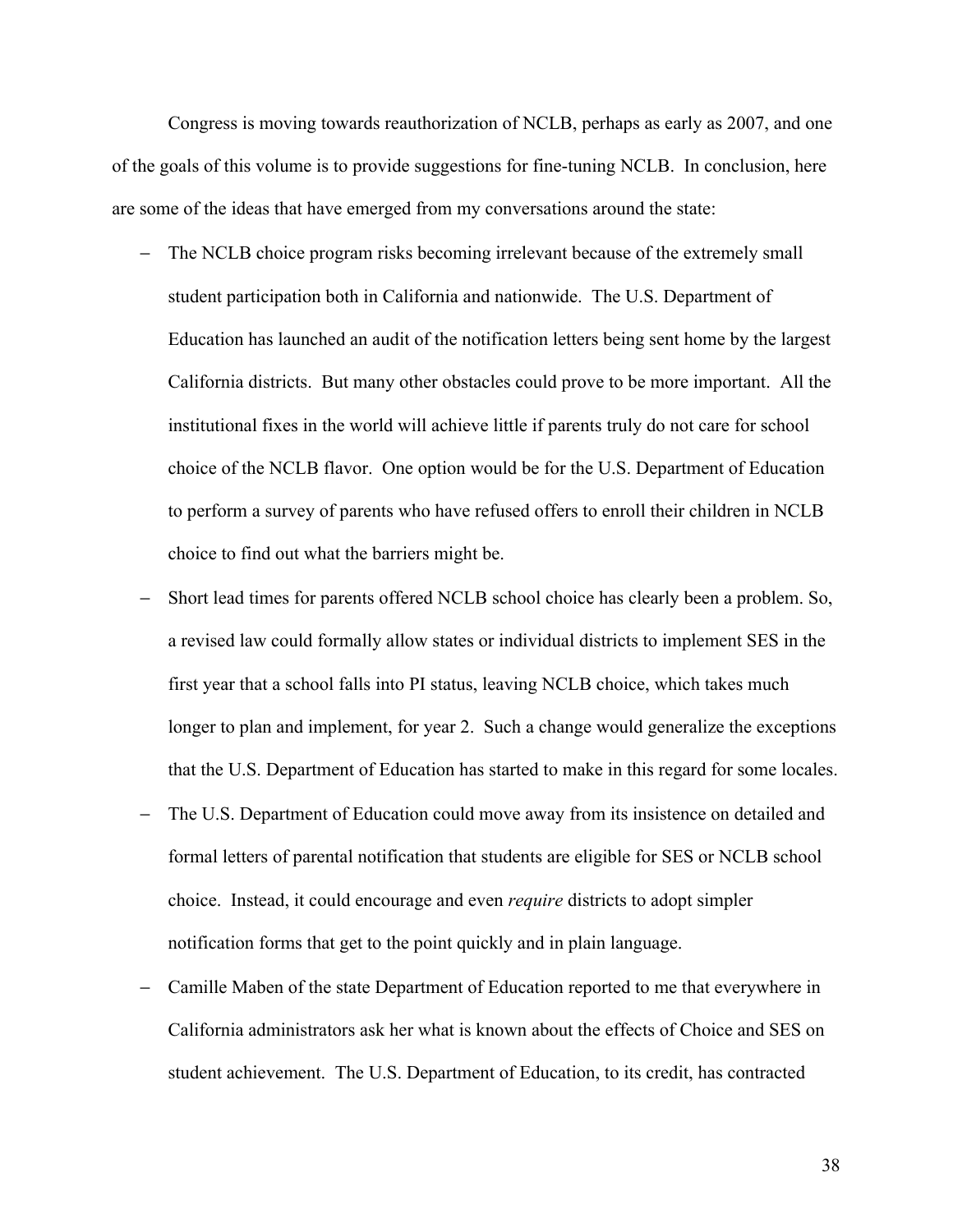with the RAND Corporation to conduct a rigorous evaluation of this question in a limited number of districts around the nation. It should be simple and relatively inexpensive, relative to the cost of the SES and NCLB school choice programs themselves, to commission additional analyses from researchers who have worked both with states and individual districts.

- The U.S. Department of Education could consider providing more guidance on districtlevel reforms that have been scientifically proven to boost achievement, and to provide information on these proven interventions both to the state departments that authorize SES providers and to the parents who must choose between SES providers.
- − We could address concerns in Washington that not enough students are availing themselves of SES and especially NCLB choice by dropping the stipulation that these services are to be targeted to low-income students in failing schools, and instead, making them available to *all* low-achieving students in these schools. Mariam True of San Diego Unified pointed out that such a change would enhance SES programs for the additional reason that parents would be less confused about who and who was not eligible to participate. To retain some of the original flavor in the current law of directing services towards low-income students, a mechanism could be put into place so that if and when a program became oversubscribed, first priority would go to low-income applicants, with lotteries assigning spots as needed. After all, not all low-achieving students live in poverty, and our end goal is to leave, quite literally, no child behind.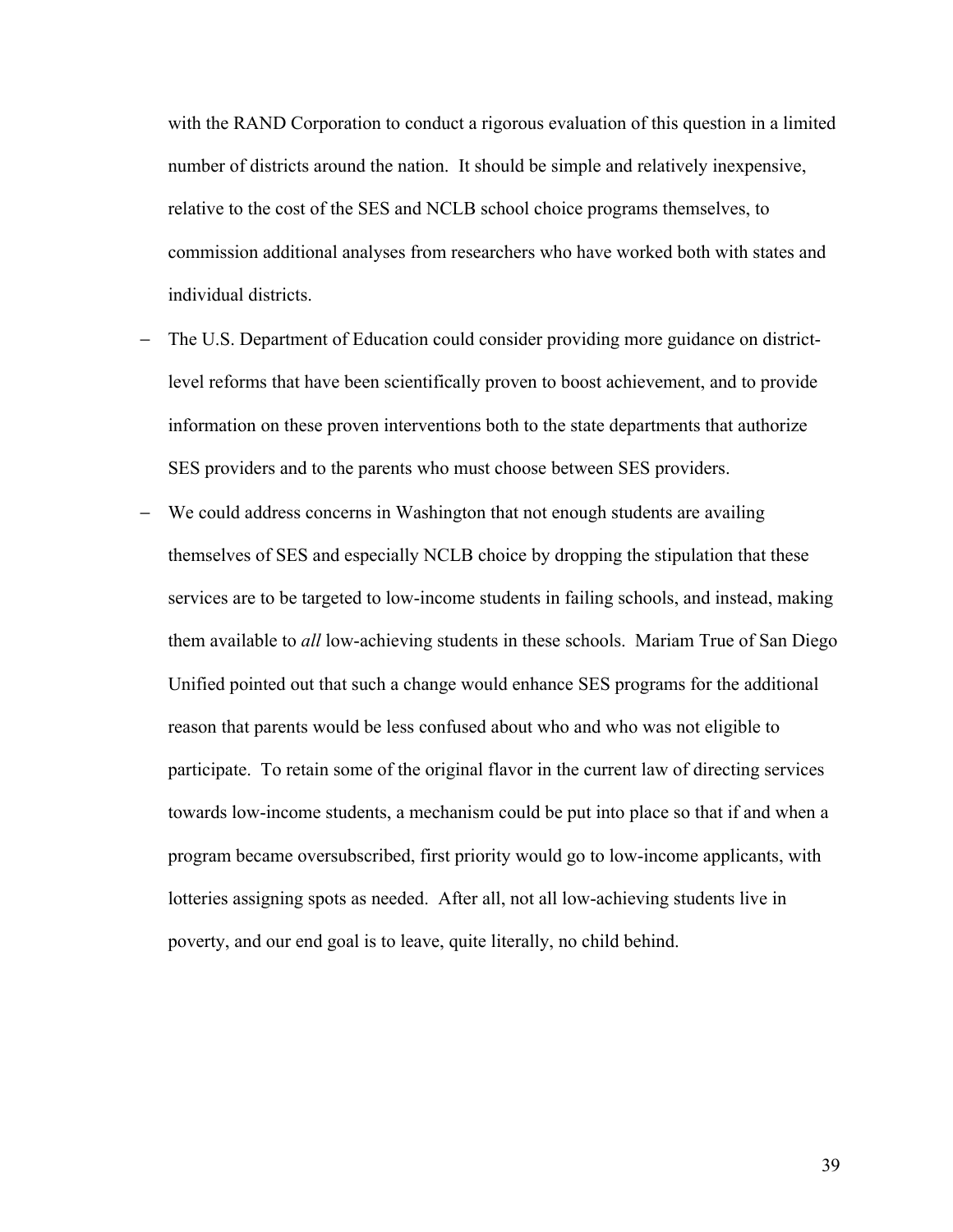### **ENDNOTES**

 $1$  One notable exception is the California High School Exit Examination (CAHSEE), which California has designated as an additional educational goal under NCLB. Originally announced as a binding requirement on the graduating class of 2004, the state announced in mid 2003 that in order to graduate in 2004, students need not have passed the CAHSEE. Since that time, the exam standards have been slightly watered down, and in spring 2006, for the first time, grade 12 students were prevented from graduating if they had yet to pass the revised CAHSEE.

<sup>2</sup> McCabe, Melissa, "State of the States: Overview," *Education Week*, 2006. Specific table downloadable from http://www.edweek.org/media/ew/qc/2006/17sos.h25.sa.pdf.<br><sup>3</sup> McLaughlin, D., and Bandeira de Mello, V., How to Compare NAEP and State Assessment Results: NAEP State

Analysis Project. Paper presented at the National Conference on Large-Scale Assessment, June 18, 2005. San Antonio, TX.

<sup>4</sup> See Julian R. Betts and Anne Danenberg, "San Diego: Do Too Many Cooks Spoil the Broth?" in *Leaving No Child Behind? Options for Kids in Failing Schools*, eds. Frederick M. Hess and Chester E. Finn (New York: Palgrave MacMillan, 2004). Given the short timeframe of one or two weeks which California districts have between the announcement of new PI schools and the start of the school year, Betts and Danenberg therefore suggested that the U.S. Department of Education consider requiring that schools offer Supplemental Services in the first year that they are deemed in need of improvement and the more difficult to organize choice program in year two. The Department of Education has recently authorized several states to experiment with this approach.

<sup>5</sup> The state's template for parental notification can be found at http://www.cde.ca.gov/ta/ac/ti/documents/1parenttempdist.doc.

 $\overline{6}$  This account is based upon David J. Hoff, "Complaint Targets NCLB Transfers in Calif. Move is Step in

Campaign to Include Private Schools in Law's Choice Provisions," *Education Week*, March 29, 2006.<br><sup>7</sup> Julian R. Betts, Lorien A. Rice, Andrew C. Zau, Y. Emily Tang, and Cory R. Koedel, *Does School Choice Work?*<br>*Effects* 

<sup>8</sup> Some of the first evidence is likely to come from the RAND Corporation, which is under federal contract to

evaluate the effects of both NCLB school choice and Supplemental Services in a sampling of districts nationwide.<br><sup>9</sup> Julian R. Betts, Lorien A. Rice, Andrew C. Zau, Y. Emily Tang, and Cory R. Koedel, 2006, op cit.<br><sup>10</sup> Thi

<sup>11</sup> Julian R. Betts and Anne Danenberg, 2004, op cit.<br><sup>12</sup> Julian R. Betts, Andrew C. Zau and Kevin King, *From Blueprint to Reality: San Diego's Education Reforms*, (San Francisco: Public Policy Institute of California),

<sup>13</sup> There are no districts or county offices in third year of PI status because the state and federal Departments of Education disagreed about the optimal way to identify PI districts in 2004-2005. The disagreement hinged upon the California Department of Education's decision to focus on the economically disadvantaged subgroup, while the federal law states that if an LEA fails to make AYP in a given subjects for two years in a row *in any student subgroup,* it must be labeled as in in need of improvement*.* As a result, the state's initial list of 14 LEA's from 2004 increased by 141 LEA's in April 2005 based on the guidance of the federal Department of Education. Because of this late notice, LEA's that were designated as PI in 2004-2005 were deemed to be entering their first, rather than second, year of PI status in fall 2005.

<sup>14</sup> For details see California Education Code Section 52055.57 available at http://www.leginfo.ca.gov/cgibin/displaycode?section=edc&group=52001-53000&file=52055.57.<br><sup>15</sup> See for instance the elementary school survey at http://www.cde.ca.gov/ta/lp/vl/documents/egaps.doc.<br><sup>16</sup> The District Assistance Survey can be found at htt

The nine components include the degree of alignment of curriculum with state content standards, adherence to suggested minimum times per day for math and English language arts, indicators for whether the school's principal has completed the state-mandated training program, measures of teacher professional development, indicators for whether the school uses testing every 6 to 8 weeks to feed back into instructional lesson plans, measures of content support for teachers, the degree of principal-led collaboration, the use of pacing schedules, and the extent to which the school can pay for the elements of its plan. The Academic Program Survey is similar for middle and high schools.